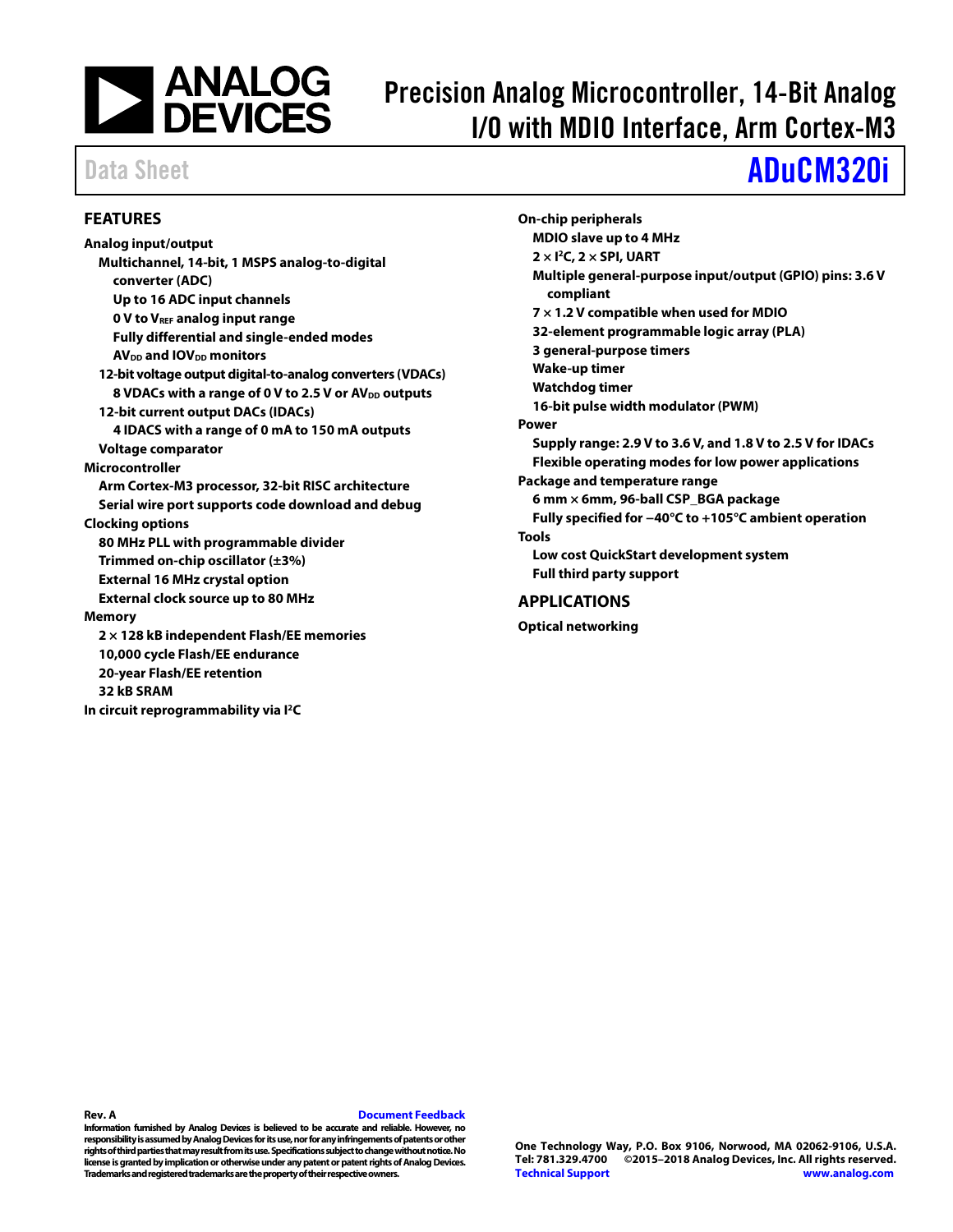## TABLE OF CONTENTS

| Recommended Circuit and Component Values  24 |  |
|----------------------------------------------|--|
|                                              |  |
|                                              |  |
|                                              |  |

## <span id="page-1-0"></span>**REVISION HISTORY**

| 4/2018-Rev. 0 to Rev. A                                       |
|---------------------------------------------------------------|
|                                                               |
| Change to Microcontroller Electrical Specifications Section 5 |
| Changes to Operating Ambient Temperature Range Parameter      |
| and Operating Junction Temperature Range Parameter,           |
|                                                               |
|                                                               |

**8/2015—Revision 0: Initial Version**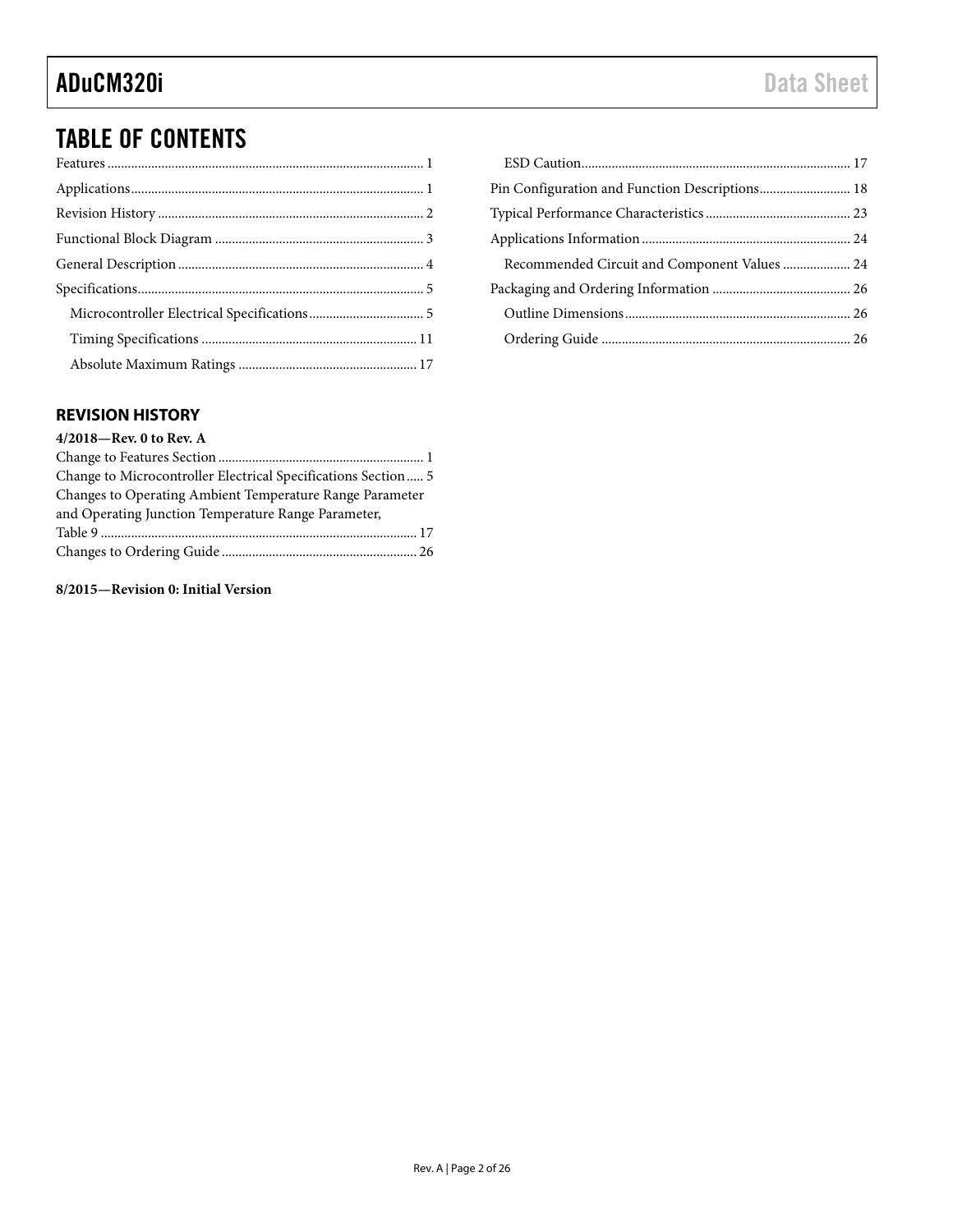## <span id="page-2-0"></span>FUNCTIONAL BLOCK DIAGRAM

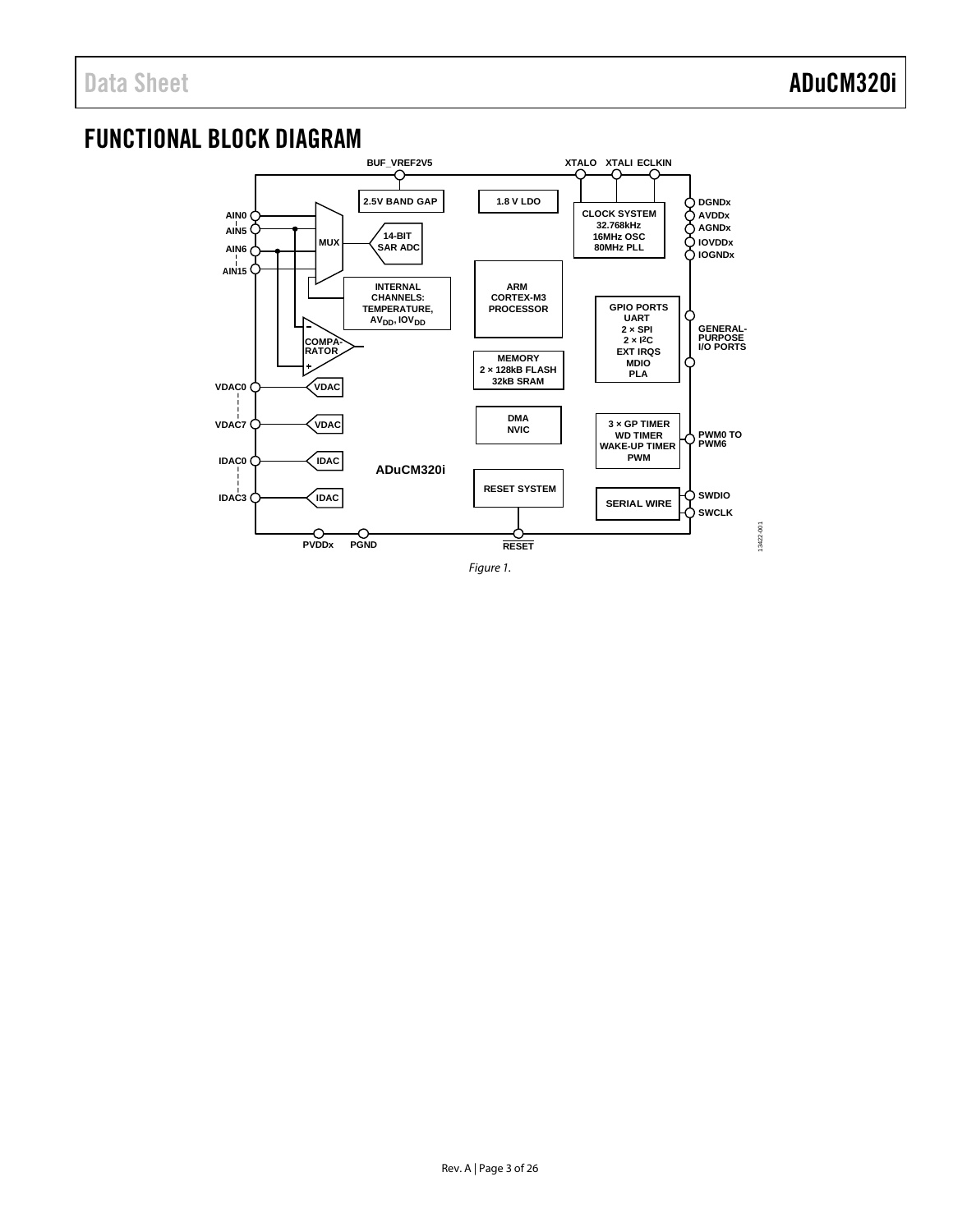## <span id="page-3-0"></span>GENERAL DESCRIPTION

The [ADuCM320i](http://analog.com/ADuCM320i?doc=ADuCM320i.pdf) is a fully integrated single package device that incorporates high performance analog peripherals together with digital peripherals controlled by an 80 MHz Arm® Cortex™-M3 processor and integral flash for code and data.

The ADC on th[e ADuCM320i](http://analog.com/ADuCM320i?doc=ADuCM320i.pdf) provides 14-bit, 1 MSPS data acquisition on up to 16 input pins that can be programmed for single-ended or differential operation. The voltage at the IDAC output pins can also be measured by the ADC, which is useful for controlling the power consumption of the current DACs. Additionally, chip temperature and supply voltages can be measured.

The ADC input voltage is  $0 \nabla$  to  $V_{REF}$ . A sequencer is provided, which allows a user to select a set of ADC channels to be measured in sequence without software involvement during the sequence. The sequence can optionally repeat automatically at a user selectable rate.

Up to eight VDACs are provided with output ranges that are programmable to one of two voltage ranges.

Four IDAC sources are provided. The output currents are programmable with a range of 0 mA to 150 mA. A low drift band gap reference and voltage comparator completes the analog input peripheral set.

Th[e ADuCM320i](http://analog.com/ADuCM320i?doc=ADuCM320i.pdf) can be configured so that the digital and analog outputs retain their output voltages and currents through a watchdog or software reset sequence. Thus, a product can remain functional even while the [ADuCM320i](http://analog.com/ADuCM320i?doc=ADuCM320i.pdf) is resetting itself.

The [ADuCM320i](http://analog.com/ADuCM320i?doc=ADuCM320i.pdf) has a low power Arm Cortex-M3 processor and a 32-bit RISC machine that offers up to 100 MIPS peak performance. Also integrated on chip are  $2 \times 128$  kB Flash/EE memory and 32 kB of SRAM. The flash comprises two separate 128 kB blocks supporting execution from one flash block and simultaneous writing/erasing of the other flash block.

The [ADuCM320i](http://analog.com/ADuCM320i?doc=ADuCM320i.pdf) operates from an on-chip oscillator or a 16 MHz external crystal and a PLL at 80 MHz. This clock can optionally be divided down to reduce current consumption. Additional low power modes can be set via software. In normal operating mode, th[e ADuCM320i](http://analog.com/ADuCM320i?doc=ADuCM320i.pdf) digital core consumes about 300 µA per MHz.

The device includes an MDIO interface capable of operating at up to 4 MHz. The capability to simultaneously execute from one flash block and write/erase the other flash block makes the [ADuCM320i](http://analog.com/ADuCM320i?doc=ADuCM320i.pdf) ideal for 10G, 40G, and 100G optical applications. User programming is eased by incorporating PHYADR and DEVADD hardware comparators. In addition, the nonerasable kernel code plus flags in user flash provide assistance by allowing user code to robustly switch between the two blocks of user flash code and data spaces.

The [ADuCM320i](http://analog.com/ADuCM320i?doc=ADuCM320i.pdf) integrates a range of on-chip peripherals that can be configured under software control, as required in the application. These peripherals include  $1 \times \text{UART}, 2 \times \text{I}^2\text{C},$  and  $2 \times \text{SPI}$ serial input/output (I/O) communication controllers, GPIO, 32-element programmable logic array, 3 general-purpose timers, plus a wake-up timer and system watchdog timer. A 16-bit PWM with seven output channels is also provided.

GPIO pins on the device power up in high impedance input mode. In output mode, the software chooses between opendrain mode and push-pull mode. The pull-up resistors can be disabled and enabled in software. In GPIO output mode, the inputs can remain enabled to monitor the pins. The GPIO pins can also be programmed to handle digital or analog peripheral signals, in which case the pin characteristics are matched to the specific requirement.

A large support ecosystem is available for the Arm Cortex-M3 processor to ease product development of the [ADuCM320i.](http://analog.com/ADuCM320i?doc=ADuCM320i.pdf)  Access is via the Arm serial wire debug port (SW-DP). On-chip factory firmware supports in-circuit serial download via I<sup>2</sup>C. These features are incorporated into a low cost QuickStart™ development system supporting this precision analog microcontroller family.

Note that throughout this data sheet, multifunction pins, such as VDAC0/P5.3, are referred to either by the entire pin name or by a single function of the pin, for example, VDAC0, when only that function is relevant.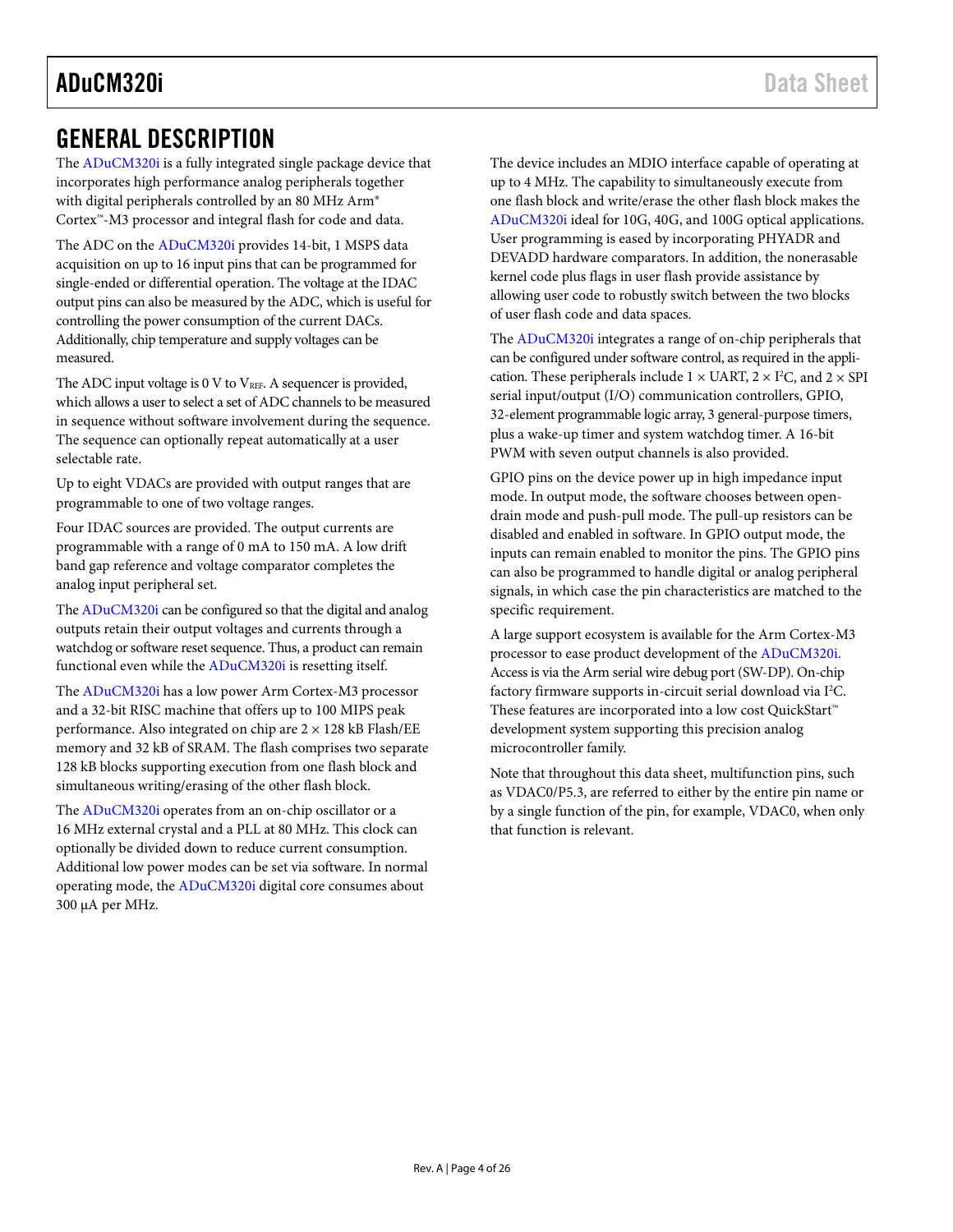## <span id="page-4-0"></span>**SPECIFICATIONS**

### <span id="page-4-1"></span>**MICROCONTROLLER ELECTRICAL SPECIFICATIONS**

 $AV_{DD}$  (the voltage applied to the AVDD3 and AVDD4 pin) =  $IOV_{DDx}$  (the voltage applied to the IOVDDx pins (IOVDD0, IOVDD1,  $IOVDD2$ )) = V<sub>DD1</sub> (the voltage applied to the VDD1 pin) = 2.9 V to 3.6 V (se[e Figure 14\)](#page-22-1) maximum difference between supplies = 0.3 V,  $V_{REF} = 2.5$  V internal reference,  $f_{CORE} = 80$  MHz,  $T_A = -40^{\circ}$ C to +105°C, unless otherwise noted. PV<sub>DDx</sub> (the voltage applied to the PVDDx pins(PVDD0, PVDD1, PVDD2, PVDD3)) for IDACs = 1.8 V to 2.5 V. Power-up sequence must be VDD1, IOVDDx, AVDDx, and then PVDDx, but no delays in the sequence are required.

<span id="page-4-2"></span>

| Table 1.                         |                     |         |            |            |             |                                                                                                  |
|----------------------------------|---------------------|---------|------------|------------|-------------|--------------------------------------------------------------------------------------------------|
| <b>Parameter</b>                 | Symbol              | Min     | <b>Typ</b> | <b>Max</b> | Unit        | <b>Test Conditions/Comments</b>                                                                  |
| ADC BASIC SPECIFICATIONS         |                     |         |            |            |             | Single-ended mode, unless<br>otherwise stated                                                    |
| ADC Power-Up Time                |                     |         | 5          |            | μs          |                                                                                                  |
| Data Rate                        | f <sub>SAMPLE</sub> |         |            | 1          | <b>MSPS</b> |                                                                                                  |
| DC Accuracy <sup>1</sup>         |                     | 14      |            |            | <b>Bits</b> | $1$ LSB = 2.5 V/2 <sup>14</sup>                                                                  |
| Resolution <sup>1</sup>          |                     | 16      |            |            | <b>Bits</b> | Number of data bits                                                                              |
| <b>Integral Nonlinearity</b>     | <b>INL</b>          |         | ±1.75      |            | <b>LSB</b>  | 2.5 V internal reference; 1 LSB =<br>$2.5 V/2^{14}$                                              |
|                                  |                     |         | ±1.75      |            | <b>LSB</b>  | 2.5 V external reference; 1 LSB =<br>$2.5 V/2^{14}$                                              |
| <b>Differential Nonlinearity</b> | <b>DNL</b>          | $-0.99$ | $\pm 0.75$ | $+1$       | <b>LSB</b>  | 2.5 V internal reference; 1 LSB =<br>$2.5 V/2^{14}$                                              |
|                                  |                     |         | $\pm$ 0.75 |            | <b>LSB</b>  | 2.5 V external reference; 1 LSB =<br>$2.5 V/2^{14}$                                              |
| DC Code Distribution             |                     |         | ±3         |            | <b>LSB</b>  | ADC input 1.25 V; 1 LSB =<br>2.5 V/2 <sup>14</sup>                                               |
| ADC ENDPOINT ERRORS              |                     |         |            |            |             |                                                                                                  |
| <b>Offset Error</b>              |                     |         |            |            |             |                                                                                                  |
| Input Buffer Off                 |                     |         | ±200       |            | μV          |                                                                                                  |
| Drift <sup>1</sup>               |                     | $-2.25$ |            | $+1.2$     | $\mu V$ /°C | Using 2.5 V external reference                                                                   |
| Input Buffer On                  |                     |         | $-250$     |            | μV          |                                                                                                  |
| Drift <sup>1</sup>               |                     | $-2.6$  |            | $+2$       | $\mu V$ /°C | Using 2.5 V external reference                                                                   |
| Match                            |                     |         | ±1         |            | <b>LSB</b>  | Matching compared to AIN8                                                                        |
| <b>Full-Scale Error</b>          |                     |         |            |            |             |                                                                                                  |
| Input Buffer Off                 |                     |         | ±400       |            | μV          |                                                                                                  |
| Gain Drift <sup>1</sup>          |                     | $-4$    |            | $+2$       | $\mu V$ /°C | Full-scale error drift minus<br>offset error drift                                               |
| Input Buffer On                  |                     |         | $-350$     |            | μV          |                                                                                                  |
| Gain Drift <sup>1</sup>          |                     | $-4.5$  |            | $+3$       | $\mu V$ /°C | Full-scale error drift minus<br>offset error drift                                               |
| Match                            |                     |         | ±1         |            | <b>LSB</b>  |                                                                                                  |
| ADC DYNAMIC PERFORMANCE          |                     |         |            |            |             | $f_{IN} = 665.25$ Hz sine wave,<br>$f_{SAMPLE} = 100$ kSPS; input filter =<br>$15 \Omega$ , 2 nF |
| Signal-to-Noise Ratio            | SNR                 |         |            |            |             | Includes distortion and noise<br>components                                                      |
| Input Buffer                     |                     |         |            |            |             |                                                                                                  |
| Disabled                         |                     |         | 80         |            | dB          |                                                                                                  |
| Enabled                          |                     |         | 74         |            | dB          |                                                                                                  |
| <b>Total Harmonic Distortion</b> | <b>THD</b>          |         |            |            |             |                                                                                                  |
| Input Buffer                     |                     |         |            |            |             |                                                                                                  |
| Disabled                         |                     |         | $-86$      |            | dB          |                                                                                                  |
| Enabled                          |                     |         | $-83$      |            | dB          |                                                                                                  |
| Peak Harmonic or Spurious Noise  |                     |         | $-88$      |            | dB          |                                                                                                  |
| Channel-to-Channel Crosstalk     |                     |         | $-90$      |            | dB          | Measured on adjacent channels                                                                    |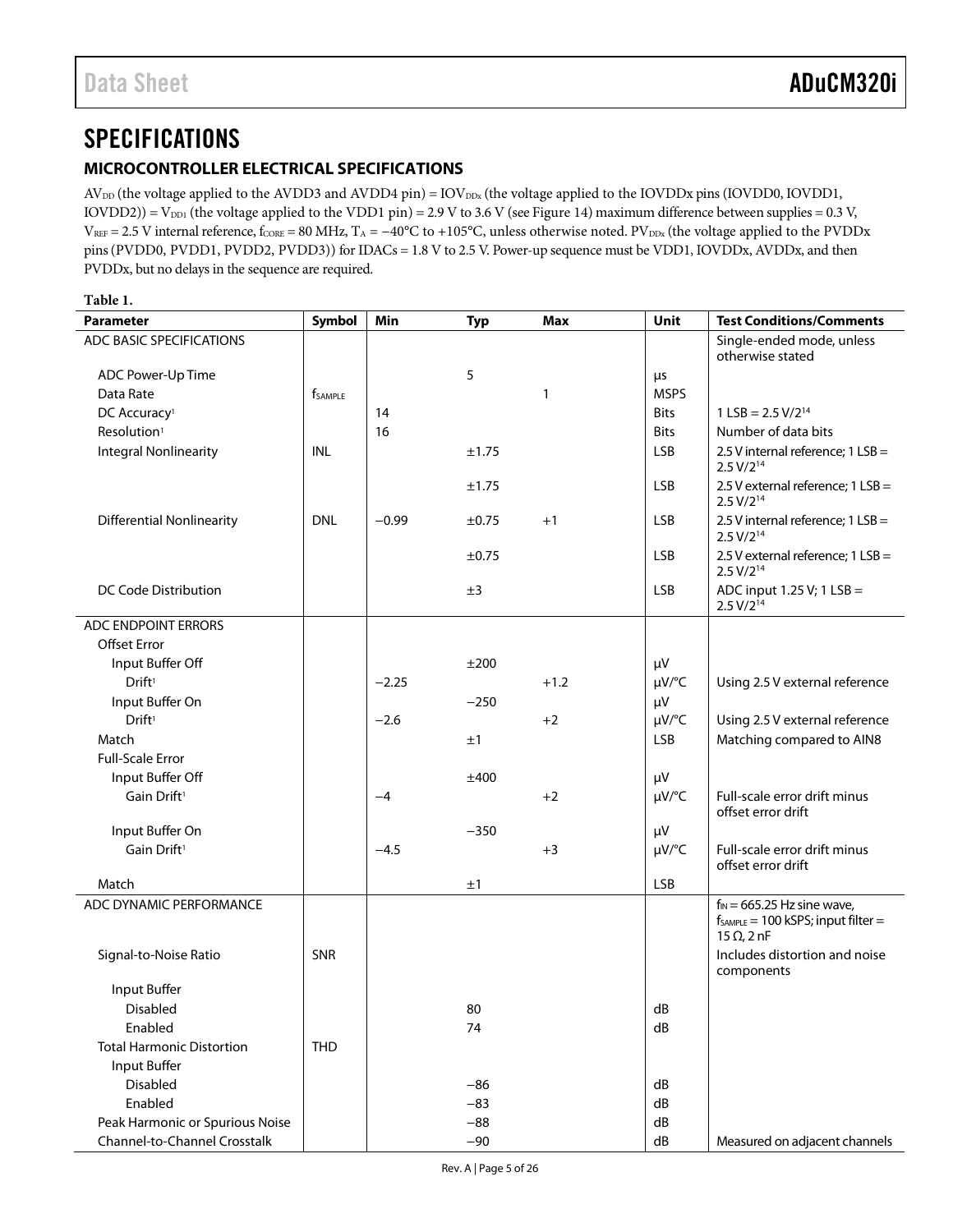| <b>Parameter</b>                               | Symbol      | Min     | <b>Typ</b> | <b>Max</b>        | Unit         | <b>Test Conditions/Comments</b>                                                   |
|------------------------------------------------|-------------|---------|------------|-------------------|--------------|-----------------------------------------------------------------------------------|
| <b>ADC INPUT</b>                               |             |         |            |                   |              | Input buffer not enabled                                                          |
| Input Voltage Ranges                           |             |         |            |                   |              |                                                                                   |
| Single-Ended Mode <sup>1</sup>                 |             | AGND4   |            | $V_{REF}$         |              |                                                                                   |
| Differential Mode <sup>1</sup>                 |             | $-VREF$ |            | $+VREF$           | $\vee$       | Voltage between differential<br>pins                                              |
| Compliance <sup>1</sup>                        |             | AGND4   |            | AV <sub>DD4</sub> |              |                                                                                   |
| Common Mode <sup>1</sup>                       |             | 0.9     |            | 1.6               | $\vee$       |                                                                                   |
| Leakage Current                                |             |         |            |                   |              |                                                                                   |
| AINO to AIN4, AIN6 to AIN15                    |             |         | ±1.5       |                   | nA           |                                                                                   |
| AIN <sub>5</sub>                               |             |         | ±20        |                   | nA           | Pin shared with comparator                                                        |
| Input Current                                  |             |         | ±9         |                   | $\mu A/V$    | At 1 MSPS; buffer off                                                             |
|                                                |             |         | ±6         |                   | $\mu A/V$    | ≤800 kSPS; buffer off                                                             |
|                                                |             |         | ±4         |                   | $\mu A/V$    | 500 kSPS; buffer off;<br>$ADCCNVC[25:16] = 0x1E$                                  |
| Input Capacitance                              |             |         | 20         |                   | pF           | During ADC acquisition                                                            |
| ADC INPUT BUFFER <sup>2</sup>                  |             |         |            |                   |              | When enabled by software                                                          |
| Voltage Compliance <sup>1</sup>                |             | 0.15    |            | 2.5               | V            | Reduced accuracy below 0.15 V                                                     |
| Input Current                                  |             |         | ±100       |                   | nA           | $V_{IN} = 0.15 V$ to 2.5 V, ADC<br>converting                                     |
| ON-CHIP VOLTAGE REFERENCE                      |             |         | 2.51       |                   | $\vee$       | 0.47 µF from VREF_1V2 to                                                          |
|                                                |             |         |            |                   |              | AGND4; reference is measured<br>with all ADCs, VDACs, and<br><b>IDACs</b> enabled |
| Accuracy                                       |             |         |            | ±5                | mV           | $T_A = 25^{\circ}C$                                                               |
| Reference Temperature Coefficient <sup>1</sup> |             | $-34$   | $-15$      | $+4$              | ppm/°C       |                                                                                   |
| Power Supply Rejection Ratio                   | <b>PSRR</b> |         | 60         |                   | dB           |                                                                                   |
| <b>Internal VREF Power-On Time</b>             |             |         | 50         |                   | ms           |                                                                                   |
| <b>EXTERNAL REFERENCE INPUT</b>                |             |         |            |                   |              |                                                                                   |
| Range <sup>1</sup>                             |             | 1.8     |            | 2.5               | $\mathsf{V}$ | <b>ADC</b>                                                                        |
| Input Current                                  |             |         | 200        |                   | μA           |                                                                                   |
| <b>BUFFERED REFERENCE OUTPUT</b>               |             |         |            |                   |              |                                                                                   |
| Output Voltage                                 |             |         | 2.504      |                   | $\mathsf{V}$ |                                                                                   |
| Accuracy                                       |             |         | ±8         |                   | mV           | $T_A = 25^{\circ}C$ , load = 1.2 mA                                               |
| Reference Temperature Coefficient <sup>1</sup> |             | $-55$   | $-5$       | $+40$             | $\mu V$ /°C  | 100 nF from BUF_VREF2V5 to<br>AGND4                                               |
| Output Impedance                               |             |         | 10         |                   | Ω            | $T_A = 25^{\circ}C$                                                               |
| Load Current <sup>1</sup>                      |             |         |            | 1.2               | mA           |                                                                                   |
| <b>VDAC CHANNEL SPECIFICATIONS</b>             |             |         |            |                   |              | $R_L = 5 k\Omega$ , $C_L = 100 pF^3$                                              |
| DC Accuracy <sup>1</sup>                       |             | 12      |            |                   | <b>Bits</b>  | $1$ LSB = 2.5 V/2 <sup>12</sup>                                                   |
| Resolution <sup>1</sup>                        |             | 12      |            |                   | <b>Bits</b>  | Number of data bits                                                               |
| Relative Accuracy <sup>4</sup>                 | INL         |         | ±4         |                   | <b>LSB</b>   | $1$ LSB = 2.5 V/2 <sup>12</sup>                                                   |
| Differential Nonlinearity <sup>4</sup>         | <b>DNL</b>  | $-0.99$ |            | $+1$              | <b>LSB</b>   | Guaranteed monotonic, 1 LSB =<br>$2.5 V/2^{12}$                                   |
| Offset Error                                   |             |         | ±3         | ±15               | mV           | 2.5 V internal reference, DAC<br>Output Code 0                                    |
| Drift                                          |             |         | ±13        |                   | $\mu V$ /°C  |                                                                                   |
| Gain Error <sup>5</sup>                        |             |         | ±0.3       | ±0.85             | %            | 0 V to internal VREF range                                                        |
|                                                |             |         | ±0.4       | ±1                | $\%$         | 0 V to AV <sub>DD</sub> range                                                     |
| Drift                                          |             |         | 6.5        |                   | ppm/°C       | Excluding reference drift                                                         |
| Mismatch                                       |             |         | 0.1        |                   | $\%$         | % of full scale on DAC0                                                           |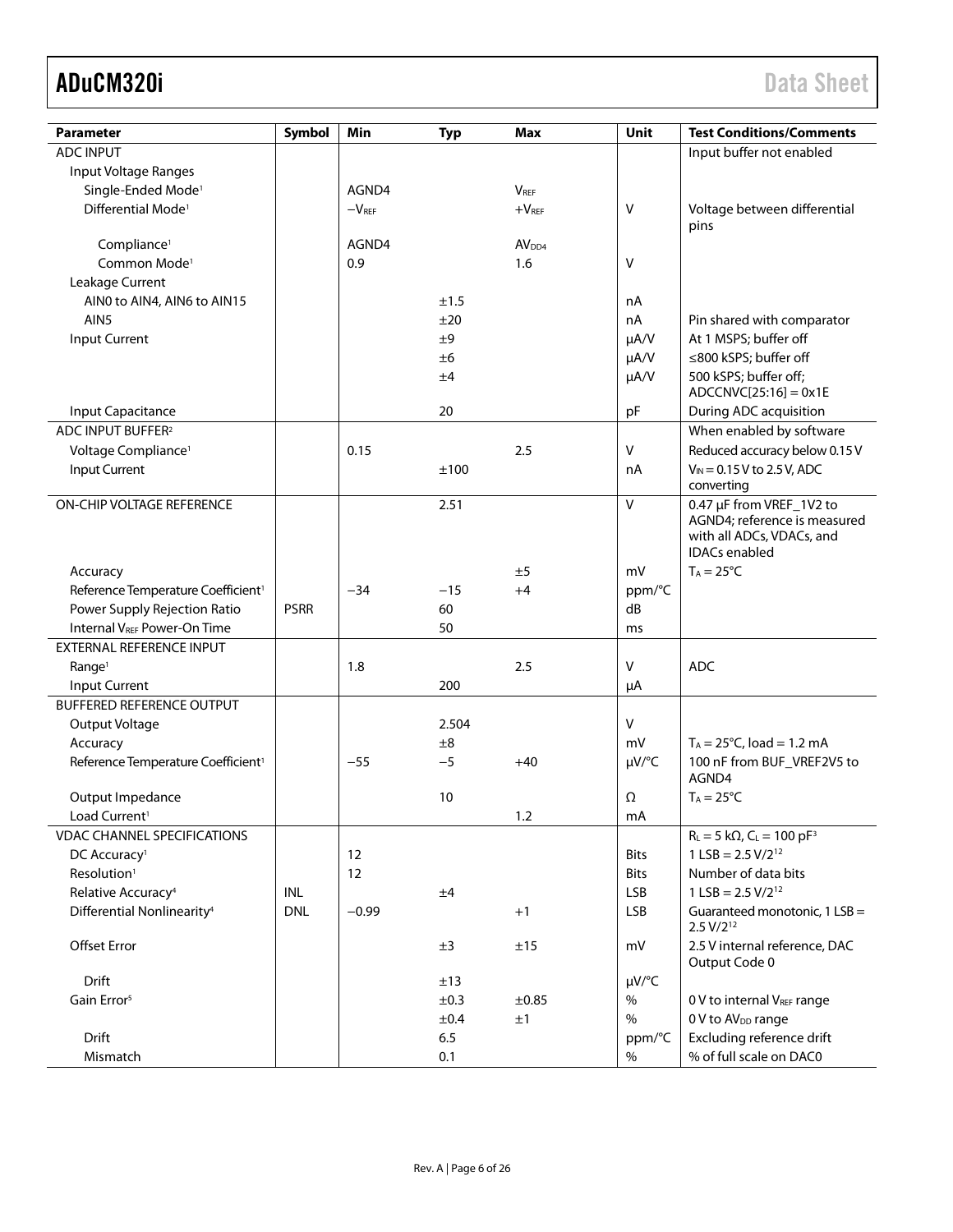| <b>Parameter</b>                         | Symbol     | Min     | <b>Typ</b>     | <b>Max</b>        | Unit            | <b>Test Conditions/Comments</b>                                             |
|------------------------------------------|------------|---------|----------------|-------------------|-----------------|-----------------------------------------------------------------------------|
| <b>Analog Outputs</b>                    |            |         |                |                   |                 |                                                                             |
| Output Voltage Range 11                  |            | 0.15    |                | 2.5               | V               |                                                                             |
| Output Voltage Range 2 <sup>1</sup>      |            | 0.15    |                | $AV_{DDx} - 0.15$ | V               |                                                                             |
| Output Impedance                         |            |         | $\overline{2}$ |                   | Ω               |                                                                             |
| <b>DAC AC Characteristics</b>            |            |         |                |                   |                 |                                                                             |
| <b>Output Settling Time</b>              |            |         | 10             |                   | μs              | Settled to ±1 LSB                                                           |
| Glitch Energy                            |            |         | ±20            |                   | nV-sec          | 1 LSB change when the                                                       |
|                                          |            |         |                |                   |                 | maximum number of bits<br>changes simultaneously in the<br>DACxDAT register |
| <b>IDAC CHANNEL SPECIFICATIONS</b>       |            |         |                |                   |                 |                                                                             |
| Resolution <sup>1</sup>                  |            | 14      |                |                   | <b>Bits</b>     | Combination of overlapping<br>11 bits and 5 bits                            |
| Full-Scale Output <sup>1</sup>           |            |         | 150            |                   | mA              |                                                                             |
| Supply Voltage Each Channel <sup>1</sup> |            | 1.8     |                | 2.5               | V               | Separate PV <sub>DDx</sub> supply for each                                  |
| <b>Output Compliance Range</b>           |            |         |                |                   |                 | channel                                                                     |
| IDAC0, IDAC1                             |            | 0.4     |                | $PV_{DDx} - 0.4$  | V               | See Figure 11                                                               |
| IDAC2, IDAC3                             |            | 0.4     |                | $PV_{DDx} - 0.25$ | V               | See Figure 11                                                               |
| <b>Full-Scale Error</b>                  |            |         |                |                   |                 | IDAC set to 85% of full scale                                               |
| IDAC0, IDAC1                             |            |         |                | $\pm 0.75$        | $\%$            | 25°C to 105°C range                                                         |
|                                          |            |         |                | ±3.5              | $\frac{0}{0}$   | $-40^{\circ}$ C to +105 $^{\circ}$ C range                                  |
| IDAC2, IDAC3                             |            |         |                | ±0.75             | %               | $-40^{\circ}$ C to +105 $^{\circ}$ C range                                  |
| <b>Full-Scale Error Drift</b>            |            |         |                |                   |                 |                                                                             |
| IDACO, IDAC1                             |            |         |                |                   |                 | <b>Internal VREF</b>                                                        |
| $-40^{\circ}$ C to $+85^{\circ}$ C       |            |         | 25             |                   | µA/°C           |                                                                             |
| 25°C to 85°C                             |            |         | 5              |                   | µA/°C           |                                                                             |
| IDAC2, IDAC3                             |            |         | $\overline{2}$ |                   | µA/°C           | <b>Internal VREE</b>                                                        |
| <b>Integral Nonlinearity</b>             | <b>INL</b> |         | ±3             | ±6                | LSB             | $1$ LSB = 150 mA/2 <sup>11</sup>                                            |
| <b>Differential Nonlinearity</b>         | <b>DNL</b> | $-0.99$ |                | $+1.5$            | <b>LSB</b>      | Guaranteed 11-bit monotonic,                                                |
|                                          |            |         |                |                   |                 | $1$ LSB = 150 mA/2 <sup>11</sup>                                            |
| Zero-Scale Error                         |            |         | ±50            |                   | μA              |                                                                             |
| Zero-Scale Error Drift                   |            |         |                |                   |                 |                                                                             |
| IDACO, IDAC1                             |            |         | ±300           |                   | nA/°C           |                                                                             |
| IDAC2, IDAC3                             |            |         | ±800           |                   | nA/°C           |                                                                             |
| <b>Noise Current</b>                     |            |         | 2              |                   | $\mu A$         | $IDACKCON[5:2] = 0$                                                         |
| Pull-Down Current                        |            | $-220$  | $-165$         | $-100$            | $\mu A$         | When enabled                                                                |
| <b>Settling Time</b>                     |            |         |                |                   |                 | $IDACKCON[5:2] = 0$                                                         |
| To 0.1%                                  |            |         | 100            |                   | μs              | ±4 mA change from midscale                                                  |
| To 1%                                    |            |         | 50             |                   | μs              | ±4 mA change from midscale                                                  |
| Full Scale to 0 mA                       |            |         | 20             |                   | μs              | Pull-down enabled                                                           |
| Overheat Shutdown                        |            |         | 135            |                   | $\rm ^{\circ}C$ | Junction temperature                                                        |
| PVDD ACPSRR                              |            |         |                |                   |                 | $IDACKCON[5:2] = 0$                                                         |
| 100 Hz                                   |            |         | 51             |                   | dB              |                                                                             |
| 1 kHz                                    |            |         | 45             |                   | dB              |                                                                             |
| 10 kHz                                   |            |         | 25             |                   | dB              |                                                                             |
| 100 kHz                                  |            |         | $10$           |                   | ${\sf dB}$      |                                                                             |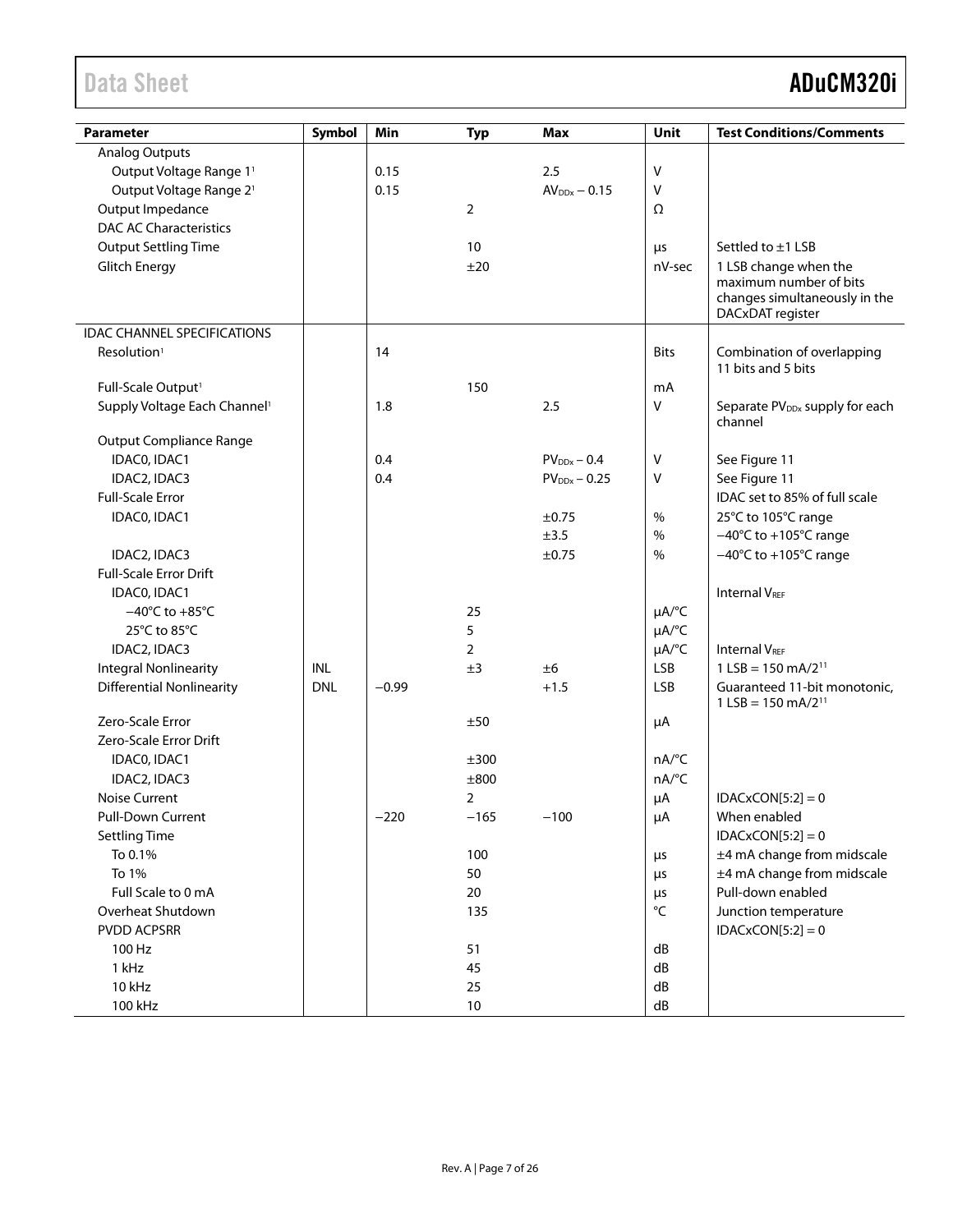| Parameter                   | Symbol           | Min                              | <b>Typ</b> | <b>Max</b>                       | Unit         | <b>Test Conditions/Comments</b>                                        |
|-----------------------------|------------------|----------------------------------|------------|----------------------------------|--------------|------------------------------------------------------------------------|
| <b>COMPARATOR</b>           |                  |                                  |            |                                  |              |                                                                        |
| Input                       |                  |                                  |            |                                  |              |                                                                        |
| Offset Voltage              |                  |                                  | ±10        |                                  | mV           |                                                                        |
| <b>Bias Current</b>         |                  |                                  | 1          |                                  | nA           |                                                                        |
| Voltage Range <sup>1</sup>  |                  | <b>AGNDx</b>                     |            | $AV_{DDx} - 1.2$                 | V            |                                                                        |
| Capacitance                 |                  |                                  | 7          |                                  | pF           |                                                                        |
| Hysteresis <sup>1</sup>     |                  | 8.5                              |            | 15                               | mV           | When enabled in software                                               |
| Response Time               |                  |                                  | 7          |                                  | $\mu s$      | $AFECOMP[2:1]=0$                                                       |
| <b>TEMPERATURE SENSOR</b>   |                  |                                  |            |                                  |              | Indicates die temperature, see                                         |
|                             |                  |                                  |            |                                  |              | Figure 9                                                               |
| Resolution                  |                  |                                  | 0.5        |                                  | °C           | When precision calibrated by                                           |
|                             |                  |                                  |            |                                  |              | the user <sup>6</sup>                                                  |
| Accuracy <sup>1</sup>       |                  | 1.34                             |            | 1.43                             | V            | ADC measured voltage for                                               |
|                             |                  |                                  |            |                                  |              | temperature sensor channel<br>without calibration, $T_A = 25^{\circ}C$ |
| POWER-ON RESET              | POR              |                                  | 2.85       | 2.9                              | $\mathsf{V}$ |                                                                        |
| <b>PIN RESET</b>            |                  |                                  |            |                                  |              |                                                                        |
| Minimum Time To Reset       |                  |                                  | 1.2        |                                  | μs           |                                                                        |
| Maximum Time Not To Reset   |                  |                                  | 0.5        |                                  | μs           |                                                                        |
| <b>WATCHDOG TIMER</b>       | <b>WDT</b>       |                                  |            |                                  |              |                                                                        |
| <b>Timeout Period</b>       |                  |                                  | 32         |                                  | sec          | Default at power-up                                                    |
| <b>FLASH/EE MEMORY</b>      |                  |                                  |            |                                  |              |                                                                        |
| Endurance <sup>1</sup>      |                  | 10,000                           |            |                                  | Cycles       |                                                                        |
| Data Retention <sup>1</sup> |                  | 20                               |            |                                  | Years        | $T_J = 85^{\circ}C$                                                    |
| <b>DIGITAL INPUTS</b>       |                  |                                  |            |                                  |              |                                                                        |
| Input Leakage Current       |                  |                                  |            |                                  |              |                                                                        |
| Logic 1 GPIO                |                  |                                  | 1          |                                  | nA           | $V_{IH} = IOV_{DD}$ , pull-up resistor                                 |
|                             |                  |                                  |            |                                  |              | disabled                                                               |
| Logic 0 GPIO                |                  |                                  | 10         |                                  | nA           | $V_{IL} = 0 V$ , pull-up resistor<br>disabled                          |
| PRTADDRx, MCK               |                  |                                  | 1          |                                  | μA           | Pull-up disabled                                                       |
|                             |                  |                                  | 16         |                                  | $\mu A$      | Pull-up to 1.8 V enabled                                               |
| Input Capacitance           |                  |                                  | 10         |                                  | pF           |                                                                        |
| MCK, PRTADDRx               |                  |                                  | 6.5        |                                  | pF           |                                                                        |
| <b>MDIO</b>                 |                  |                                  | 8.5        |                                  | pF           |                                                                        |
| <b>XTALI</b>                |                  |                                  | 5          |                                  | pF           |                                                                        |
| <b>XTALO</b>                |                  |                                  | 5          |                                  | pF           |                                                                        |
| All Other Pins              |                  |                                  | 10         |                                  | pF           |                                                                        |
| <b>LOGIC INPUTS</b>         |                  |                                  |            |                                  |              |                                                                        |
| <b>GPIO Input Voltage</b>   |                  |                                  |            |                                  |              |                                                                        |
| Low                         | $V_{INL}$        |                                  |            | $0.25 \times$ IOV <sub>DDx</sub> | V            |                                                                        |
| High                        | V <sub>INH</sub> | $0.58 \times$ IOV <sub>DDx</sub> |            |                                  | V            |                                                                        |
| <b>MDIO</b>                 |                  |                                  |            |                                  |              |                                                                        |
| PRTADDRx Input Voltage      |                  |                                  |            |                                  |              |                                                                        |
| Low                         | $V_{\text{INL}}$ |                                  |            | 0.36                             | ٧            |                                                                        |
| High                        | $V_{INH}$        | 0.84                             |            |                                  | $\vee$       |                                                                        |
| MCK, MDIO Input Voltage     |                  |                                  |            |                                  |              | Setup time ≥10 ns; hold time                                           |
|                             |                  |                                  |            |                                  |              | ≥10 ns; MCK/MDIO                                                       |
| Low                         | <b>VINL</b>      |                                  |            | 0.36                             | ٧            |                                                                        |
| High                        | V <sub>INH</sub> | 0.84                             |            |                                  | $\sf V$      |                                                                        |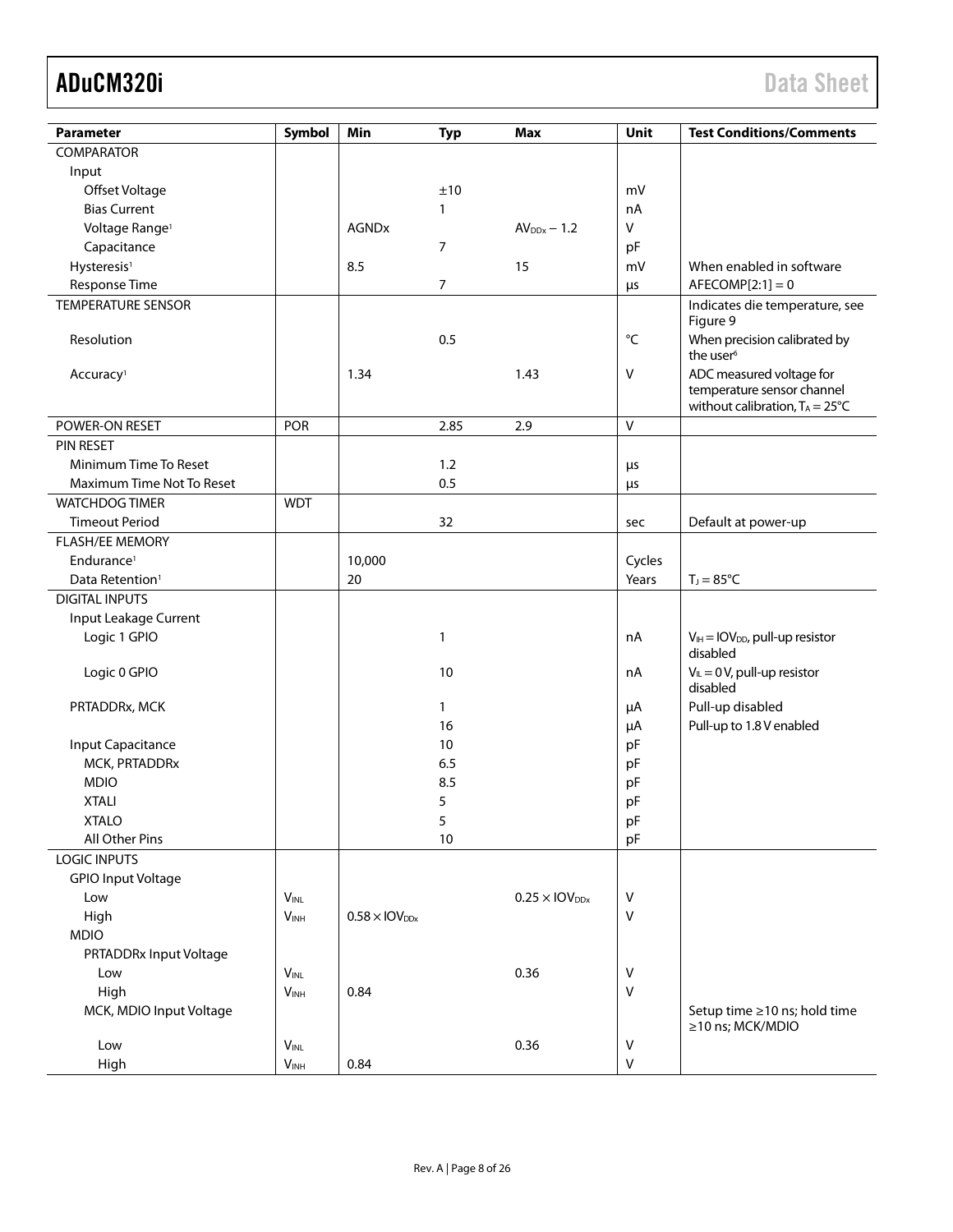| <b>Parameter</b>                                   | Symbol                 | Min            | <b>Typ</b> | <b>Max</b> | Unit       | <b>Test Conditions/Comments</b>       |
|----------------------------------------------------|------------------------|----------------|------------|------------|------------|---------------------------------------|
| XTALI Input Voltage                                |                        |                |            |            |            |                                       |
| Low                                                | <b>VINL</b>            |                | 1.1        |            | V          |                                       |
| High                                               | <b>V<sub>INH</sub></b> |                | 1.7        |            | $\vee$     |                                       |
| Pull-Up Current                                    |                        | 30             |            | 120        | μA         | $V_{IN} = 0 V$ , see Figure 10        |
| Pull-Down Current                                  |                        | 30             |            | 100        | μA         | $V_{IN}$ = 3.3 V, see Figure 10       |
| <b>LOGIC OUTPUTS</b>                               |                        |                |            |            |            | All digital outputs excluding         |
|                                                    |                        |                |            |            |            | <b>XTALO</b>                          |
| GPIO Output Voltage <sup>7</sup>                   |                        |                |            |            |            |                                       |
| High                                               | $V_{OH}$               | $IOVDDx - 0.4$ |            |            | ٧          | $I_{\text{SOWRCE}} = 2 \text{ mA}$    |
| Low                                                | VOL                    |                |            | 0.4        | $\sf V$    | $I_{SINK} = 2 mA$                     |
| GPIO Short-Circuit Current <sup>1</sup>            |                        |                | 11         |            | mA         | See Figure 13                         |
| <b>MDIO</b>                                        |                        |                |            |            |            |                                       |
| Output Voltage                                     |                        |                |            |            |            |                                       |
| High                                               | <b>V<sub>OH</sub></b>  | 1.0            |            |            | V          | $I_{\text{SOWRCE}} = 4 \text{ mA}$    |
| Low                                                | $V_{OL}$               |                |            | 0.2        | $\vee$     | $I_{SINK} = 4 mA$                     |
| Delay Time                                         |                        |                |            | 100        | ns         | MCK to MDIO out                       |
| <b>OSCILLATORS</b>                                 |                        |                |            |            |            |                                       |
| Internal System Oscillator                         |                        |                | 16         |            | <b>MHz</b> |                                       |
| Accuracy                                           |                        |                | ±0.5       | ±3         | %          |                                       |
| System PLL                                         |                        |                | 80         |            | <b>MHz</b> | Main system clock                     |
| <b>External Crystal Oscillator</b>                 |                        |                | 16         |            | <b>MHz</b> | Can be selected in place of           |
|                                                    |                        |                |            |            |            | internal oscillator                   |
| 32 kHz Internal Oscillator                         |                        |                | 32.768     |            | kHz        | Use for watchdog                      |
| Accuracy                                           |                        |                | ±5         | ±20        | $\%$       |                                       |
| <b>External Clock</b>                              |                        | 0.05           |            | 80         | MHz        | Can be selected in place of PLL       |
| <b>START-UP TIME</b>                               |                        |                |            |            |            | Processor clock = 80 MHz              |
| At Power-On                                        |                        |                | 40         |            | ms         | POR to first user code execution      |
| After Other Reset                                  |                        |                | 1.5        |            | ms         | Reset to first user code              |
|                                                    |                        |                |            |            |            | execution                             |
| From All Power-Down Modes                          |                        |                | 1.25       |            | $\mu$ s    |                                       |
| PROGRAMMABLE LOGIC ARRAY                           | PLA                    |                |            |            |            |                                       |
| Propagation Delay                                  |                        |                |            |            |            |                                       |
| Pin                                                |                        |                | 17         |            | ns         | From input pin to output pin          |
| Element                                            |                        |                | 1.5        |            | ns         | Per PLA cell                          |
| <b>EXTERNAL INTERRUPTS</b>                         |                        |                |            |            |            |                                       |
| Pulse Width <sup>1</sup>                           |                        |                |            |            |            |                                       |
| Level Triggered                                    |                        | 7              |            |            | ns         |                                       |
| <b>Edge Triggered</b>                              |                        | 1              |            |            | ns         |                                       |
| POWER REQUIREMENTS <sup>8</sup>                    |                        |                |            |            |            |                                       |
| Power Supply Voltage Range                         |                        |                |            |            |            |                                       |
| AVDDx to AGNDx and IOVDDx<br>to DGNDx <sup>1</sup> |                        | 2.9            | 3.3        | 3.6        | ٧          |                                       |
| <b>Analog Power Supply Currents</b>                |                        |                |            |            |            |                                       |
| <b>AVDDx Current</b>                               |                        |                | 6.3        |            | mA         | Analog peripherals in idle mode       |
| <b>Digital Power Supply Current</b>                |                        |                |            |            |            |                                       |
| <b>IOVDDx Current in Normal Mode</b>               |                        |                | 4          |            | mA         | All GPIO pull-up resistors<br>enabled |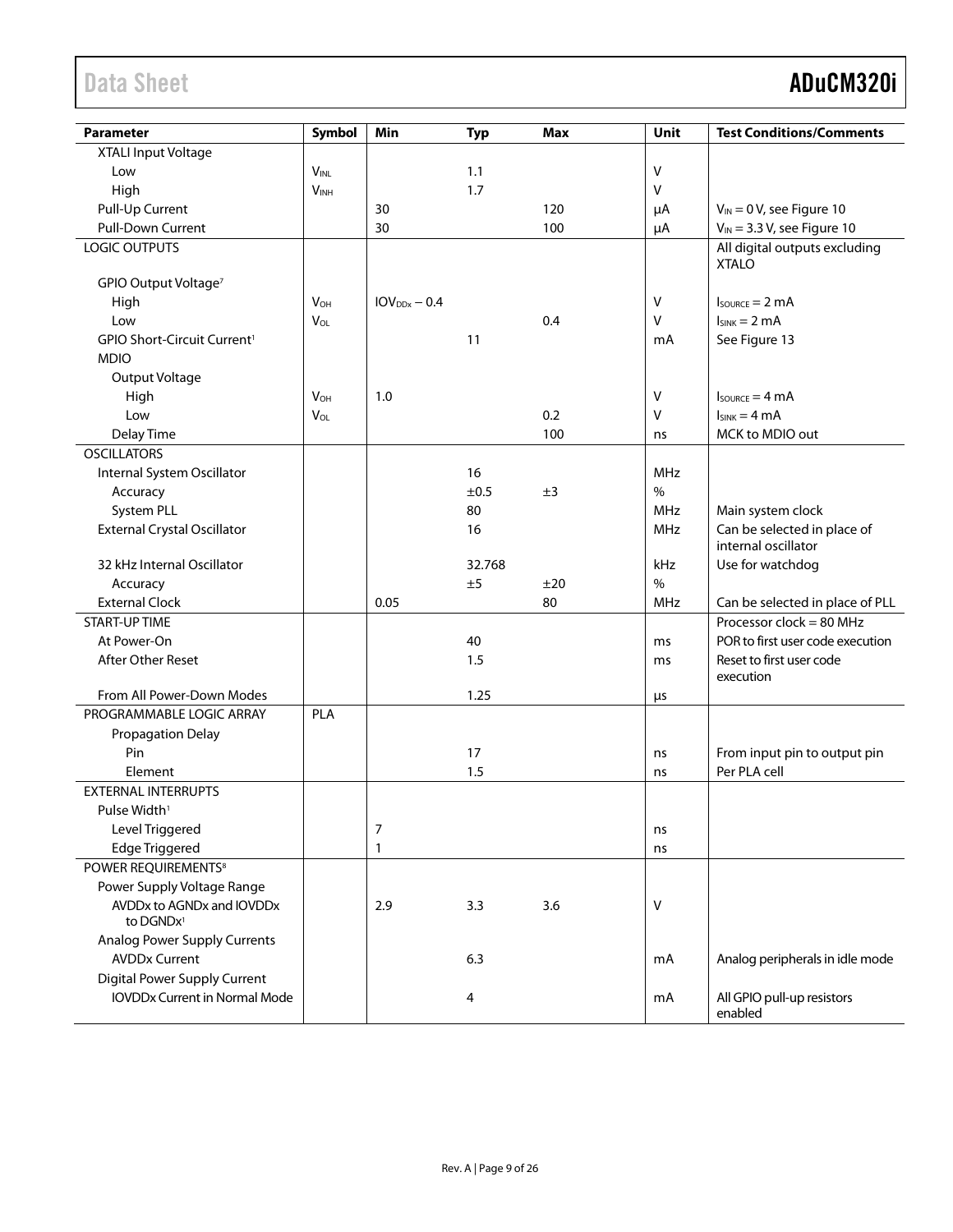<span id="page-9-0"></span>

| <b>Parameter</b>                                          | Symbol | Min | <b>Typ</b> | Max | Unit | <b>Test Conditions/Comments</b>                                                                                                                    |
|-----------------------------------------------------------|--------|-----|------------|-----|------|----------------------------------------------------------------------------------------------------------------------------------------------------|
| <b>VDDx Current</b>                                       |        |     |            |     |      |                                                                                                                                                    |
| Normal Mode                                               |        |     | 29         |     | mA   | $CD = 0$ (80 MHz clock)<br>executing typical code                                                                                                  |
|                                                           |        |     | 20         |     | mA   | $CD = 1$ executing typical code                                                                                                                    |
|                                                           |        |     | 10         |     | mA   | $CD = 7$ executing typical code                                                                                                                    |
| CORE SLEEP Mode                                           |        |     | 16         |     | mA   |                                                                                                                                                    |
| SYS SLEEP Mode                                            |        |     | 8          |     | mA   |                                                                                                                                                    |
| Hibernate Mode                                            |        |     | 6.6        |     | mA   |                                                                                                                                                    |
| <b>Additional Power Supply Currents</b>                   |        |     |            |     |      |                                                                                                                                                    |
| <b>ADC</b>                                                |        |     | 4.1        |     | mA   | Continuously converting at<br>100 kSPS                                                                                                             |
| <b>ADC Input Buffer</b>                                   |        |     | 4.0        |     | mA   | Both buffers enabled                                                                                                                               |
| <b>IDAC</b>                                               |        |     | 16.5       |     | mA   | <b>Excluding load current</b>                                                                                                                      |
| <b>DAC</b>                                                |        |     | 340        |     | μA   | Per powered up DAC,<br>excluding load current                                                                                                      |
| <b>Total Supply Current</b><br><b>Thermal Performance</b> |        | 35  | 40         | 45  | mA   | VDD1, IOVDDx, AVDDx<br>connected together; condition<br>when entering user code:<br>peripheral clocks on,<br>peripherals idle, no load<br>currents |
| Impedance, Junction to Ambient                            |        |     | 45         |     | °C/W | JEDEC 2S2P                                                                                                                                         |

<sup>1</sup> These numbers are not production tested but are guaranteed by design and/or characterization data at production release.

<sup>2</sup> Enabling the input buffer changes the ADC input characteristics as described in these specifications (the ADC Input Buffer specifications).

<sup>3</sup> The data in the [Microcontroller Electrical Specifications](#page-4-1) section also applies for a load of R<sub>L</sub> = 1 kΩ and C<sub>L</sub> = 100 pF to ground but only for 0 V to 2.5 V. However, this is not production tested.

<sup>4</sup> DAC linearity is calculated using a reduced code range of 100 to 3900.

 $5$  DAC gain error is calculated using a reduced code range of 100 to an internal 2.5 V VREF.

<sup>6</sup> Due to self heating, internal temperature measurements cannot be used to predict external temperatures. This value is only relevant after user calibration and only for internal and external conditions identical to those at calibration.

<sup>7</sup> The average current from all GPIO pins must not exceed 3 mA per pin.

<sup>8</sup> Power specifications exclude any load currents to external circuits.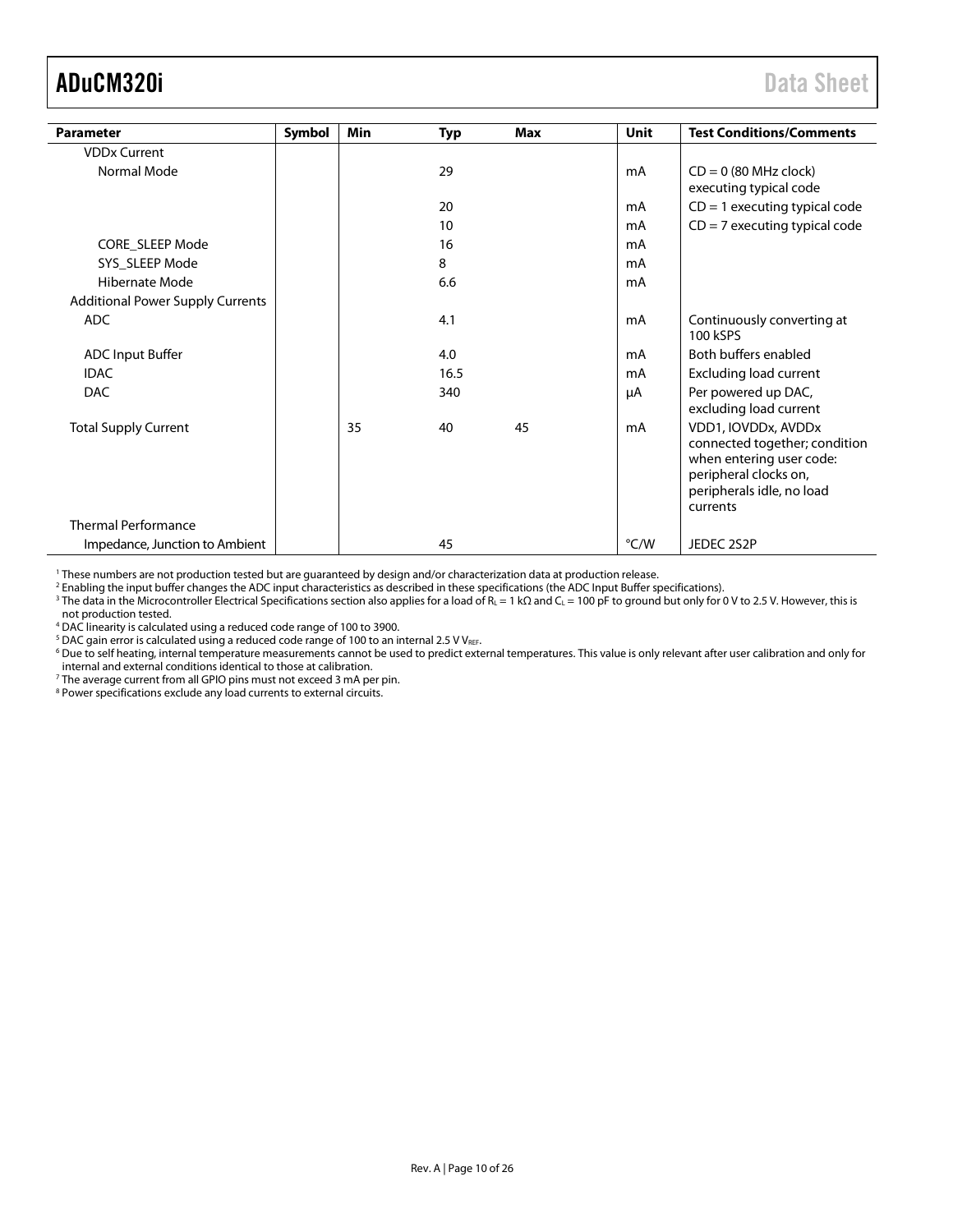### <span id="page-10-0"></span>**TIMING SPECIFICATIONS**

### *I 2 C Timing*

### **Table 2. I2 C Timing in Standard Mode (100 kHz)**

|                         |                                                                           |     | <b>Slave</b> |      |             |
|-------------------------|---------------------------------------------------------------------------|-----|--------------|------|-------------|
| <b>Parameter</b>        | <b>Description</b>                                                        | Min | <b>Typ</b>   | Max  | <b>Unit</b> |
| t                       | SCL low pulse width                                                       | 4.7 |              |      | μs          |
| tн                      | SCL high pulse width                                                      | 4.0 |              |      | ns          |
| t <sub>SHD</sub>        | Start condition hold time                                                 | 4.0 |              |      | μs          |
| t <sub>DSU</sub>        | Data setup time                                                           | 250 |              |      | ns          |
| <b>t</b> <sub>DHD</sub> | Data hold time (SDA held internally for 300 ns after falling edge of SCL) | 0   |              | 3.45 | μs          |
| t <sub>rsu</sub>        | Setup time for repeated start                                             | 4.7 |              |      | μs          |
| t <sub>PSU</sub>        | Stop condition setup time                                                 | 4.0 |              |      | μs          |
| t <sub>BUF</sub>        | Bus-free time between a stop condition and a start condition              | 4.7 |              |      | μs          |
| t <sub>R</sub>          | Rise time for both SCL and SDA                                            |     |              |      | us          |
| tr                      | Fall time for both SCL and SDA                                            |     | 15           | 300  | ns          |
| tv <sub>D</sub> ; dat   | Data valid time                                                           |     |              | 3.45 | μs          |
| t <sub>VD:ACK</sub>     | Data valid acknowledge time                                               |     |              | 3.45 | μs          |

### **Table 3. I2 C Timing in Fast Mode (400 kHz)**

|                       |                                                                           |     | <b>Slave</b> |     |      |
|-----------------------|---------------------------------------------------------------------------|-----|--------------|-----|------|
| <b>Parameter</b>      | <b>Description</b>                                                        | Min | Typ          | Max | Unit |
| $t_{L}$               | SCL low pulse width                                                       | 1.3 |              |     | μs   |
| tн                    | SCL high pulse width                                                      | 0.6 |              |     | ns   |
| t <sub>SHD</sub>      | Start condition hold time                                                 | 0.6 |              |     | μs   |
| t <sub>DSU</sub>      | Data setup time                                                           | 100 |              |     | ns   |
| t <sub>DHD</sub>      | Data hold time (SDA held internally for 300 ns after falling edge of SCL) | 0   |              |     | μs   |
| t <sub>RSU</sub>      | Setup time for repeated start                                             | 0.6 |              |     | μs   |
| t <sub>PSU</sub>      | Stop condition setup time                                                 | 0.6 |              |     | μs   |
| t <sub>BUF</sub>      | Bus-free time between a stop condition and a start condition              | 1.3 |              |     | μs   |
| tr                    | Rise time for both SCL and SDA                                            | 20  |              | 300 | ns   |
| tr                    | Fall time for both SCL and SDA                                            |     | 15           | 300 | ns   |
| tv <sub>D</sub> ; dat | Data valid time                                                           |     |              | 0.9 | μs   |
| t <sub>VD</sub> ; ACK | Data valid acknowledge time                                               |     |              | 0.9 | μs   |



*Figure 2. I2C-Compatible Interface Timing*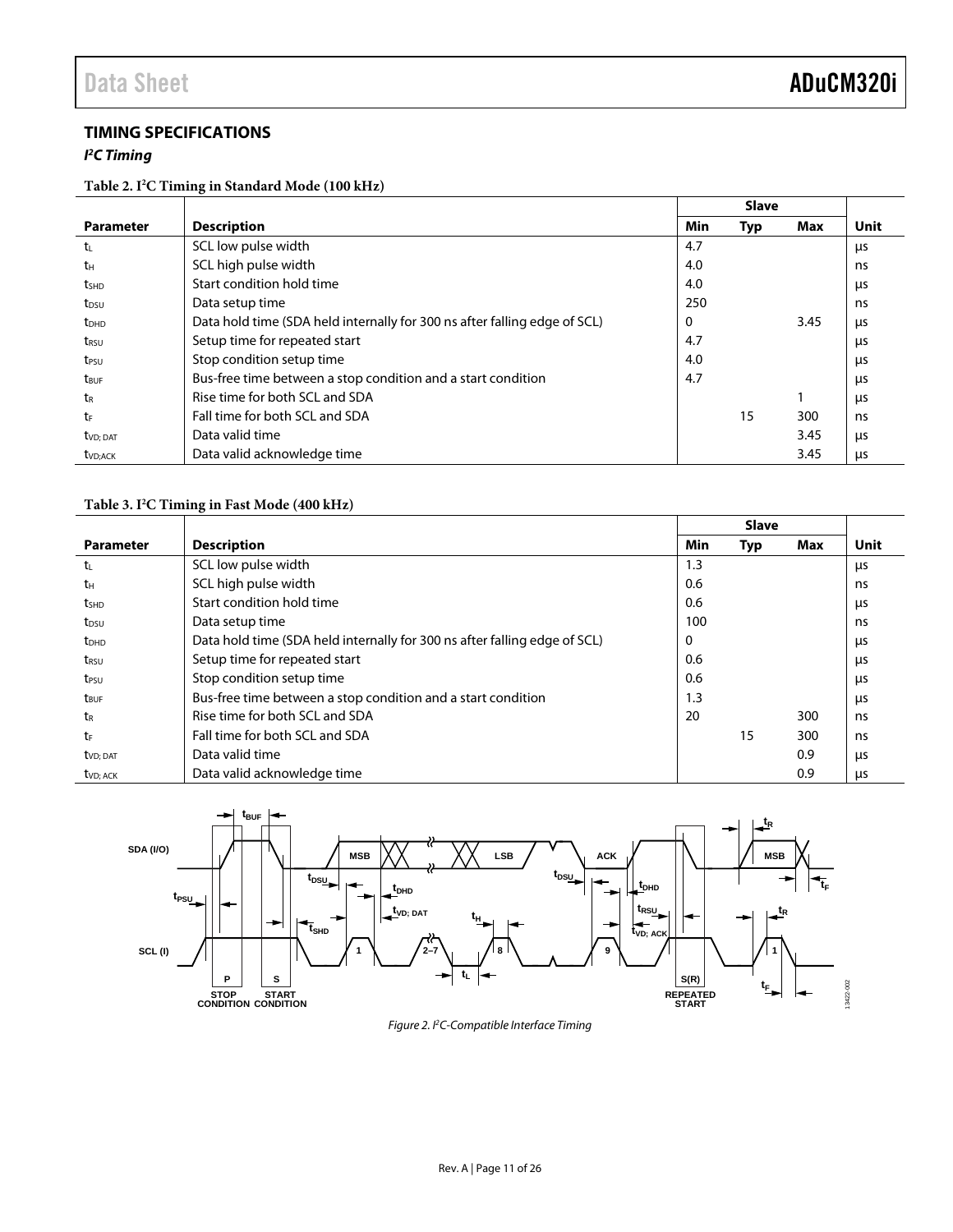### *SPI Timing*

### **Table 4. SPI Master Mode Timing (Phase Mode = 1)**

| <b>Parameter</b>        | <b>Description</b>                     | Min | Typ                              | Max | Unit |
|-------------------------|----------------------------------------|-----|----------------------------------|-----|------|
| tsL                     | SCLK low pulse width                   |     | $(SPIDIV + 1) \times t_{HCLK}/2$ |     | ns   |
| tsH                     | SCLK high pulse width                  |     | $(SPIDIV + 1) \times t_{HCLK}/2$ |     | ns   |
| <b>t</b> <sub>DAV</sub> | Data output valid after SCLK edge      | U   |                                  |     | ns   |
| t <sub>DSU</sub>        | Data input setup time before SCLK edge |     | $1/2$ SCLK                       |     | ns   |
| <b>t</b> <sub>DHD</sub> | Data input hold time after SCLK edge   |     | <b>SCLK</b>                      |     | ns   |
| t <sub>DF</sub>         | Data output fall time                  |     | <b>SCLK</b>                      |     | ns   |
| t <sub>DR</sub>         | Data output rise time                  |     | 25                               |     | ns   |
| tsr                     | SCLK rise time                         |     | 25                               |     | ns   |
| tsF                     | <b>SCLK fall time</b>                  |     | 20                               |     | ns   |



*Figure 3. SPI Master Mode Timing (Phase Mode = 1)*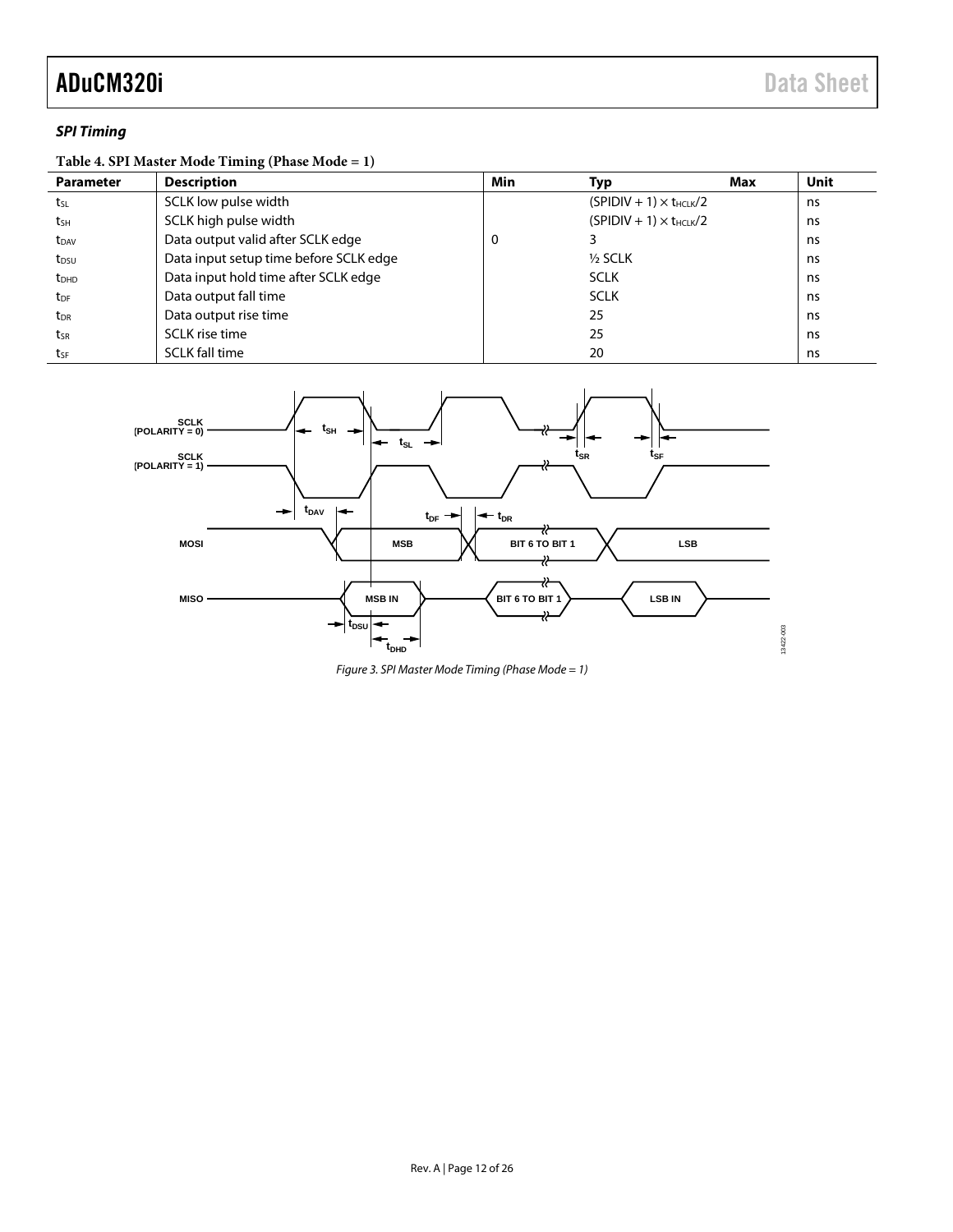## **Table 5. SPI Master Mode Timing (Phase Mode = 0)**

| <b>Parameter</b>       | <b>Description</b>                     | Min | Typ                              | Max | <b>Unit</b> |
|------------------------|----------------------------------------|-----|----------------------------------|-----|-------------|
| tsL                    | SCLK low pulse width                   |     | $(SPIDIV + 1) \times t_{HCLK}/2$ |     | ns          |
| tsн                    | SCLK high pulse width                  |     | $(SPIDIV + 1) \times t_{HCLK}/2$ |     | ns.         |
| t <sub>DAV</sub>       | Data output valid after SCLK edge      | 0   |                                  |     | ns.         |
| t <sub>DOSU</sub>      | Data output setup before SCLK edge     |     | $1/2$ SCLK                       |     | ns          |
| t <sub>DSU</sub>       | Data input setup time before SCLK edge |     | <b>SCLK</b>                      |     | ns          |
| $t_{DHD}$              | Data input hold time after SCLK edge   |     | <b>SCLK</b>                      |     | ns          |
| <b>t</b> <sub>DF</sub> | Data output fall time                  |     | 25                               |     | ns.         |
| $t_{\text{DR}}$        | Data output rise time                  |     | 25                               |     | ns          |
| tsr                    | SCLK rise time                         |     | 20                               |     | ns          |
| tsF                    | <b>SCLK fall time</b>                  |     | 20                               |     | ns          |



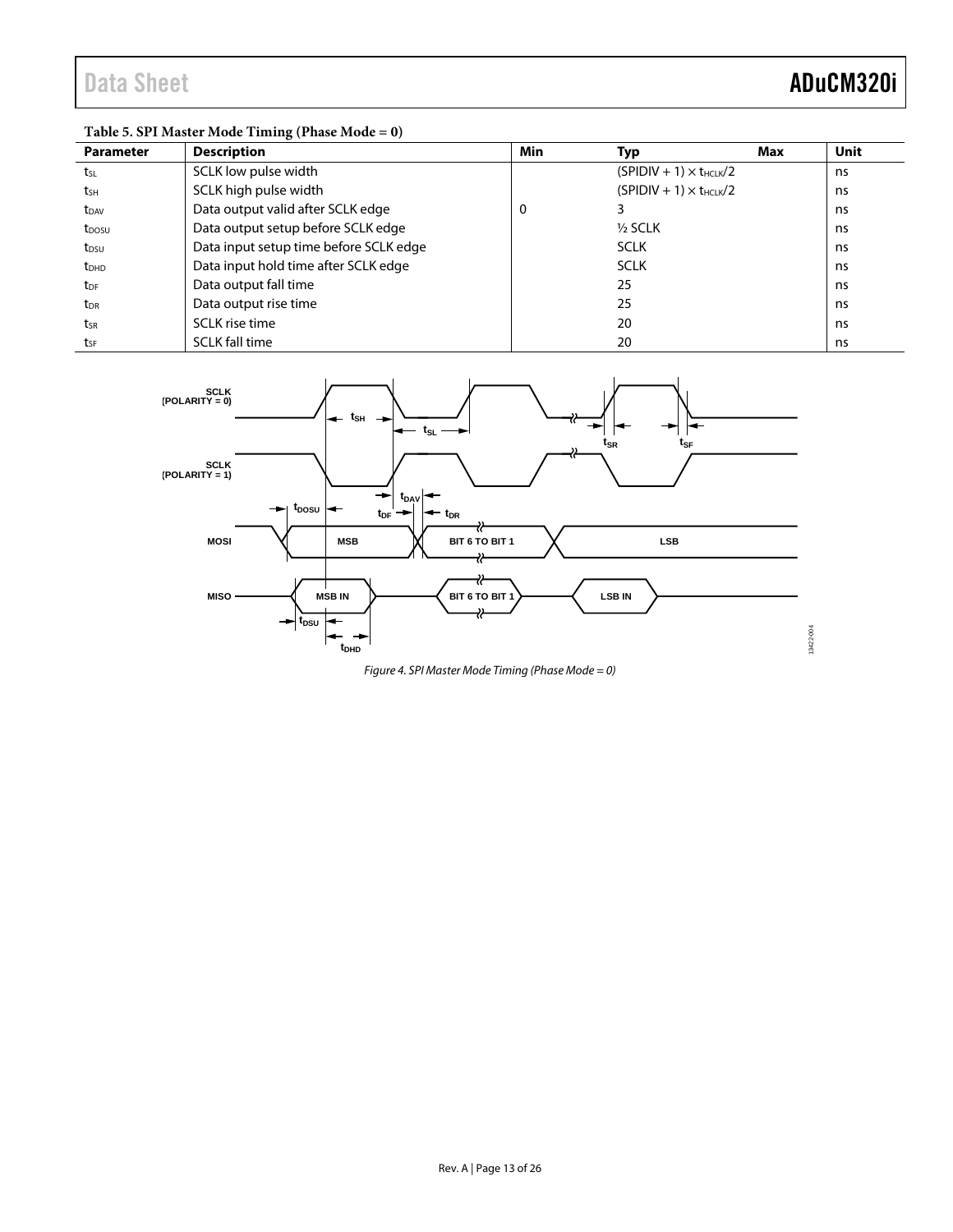### **Table 6. SPI Slave Mode Timing (Phase Mode = 1)**

| <b>Parameter</b>           | <b>Description</b>                     | Min | Typ<br>Max                     | Unit |
|----------------------------|----------------------------------------|-----|--------------------------------|------|
| $t_{\overline{\text{CS}}}$ | CS to SCLK edge                        | 10  |                                | ns   |
| tsL                        | SCLK low pulse width                   |     | $(SPIDIV + 1) \times t_{HCLK}$ | ns   |
| tsh                        | SCLK high pulse width                  |     | $(SPIDIV + 1) \times t_{HCLK}$ | ns   |
| t <sub>DAV</sub>           | Data output valid after SCLK edge      |     | 20                             | ns   |
| t <sub>DSU</sub>           | Data input setup time before SCLK edge | 10  |                                | ns   |
| <b>t</b> <sub>DHD</sub>    | Data input hold time after SCLK edge   | 10  |                                | ns   |
| t <sub>DF</sub>            | Data output fall time                  |     | 25                             | ns   |
| t <sub>DR</sub>            | Data output rise time                  |     | 25                             | ns   |
| tsr                        | SCLK rise time                         |     |                                | ns   |
| tsF                        | <b>SCLK fall time</b>                  |     |                                | ns   |
| tses                       | CS high after SCLK edge                | 20  |                                | ns   |



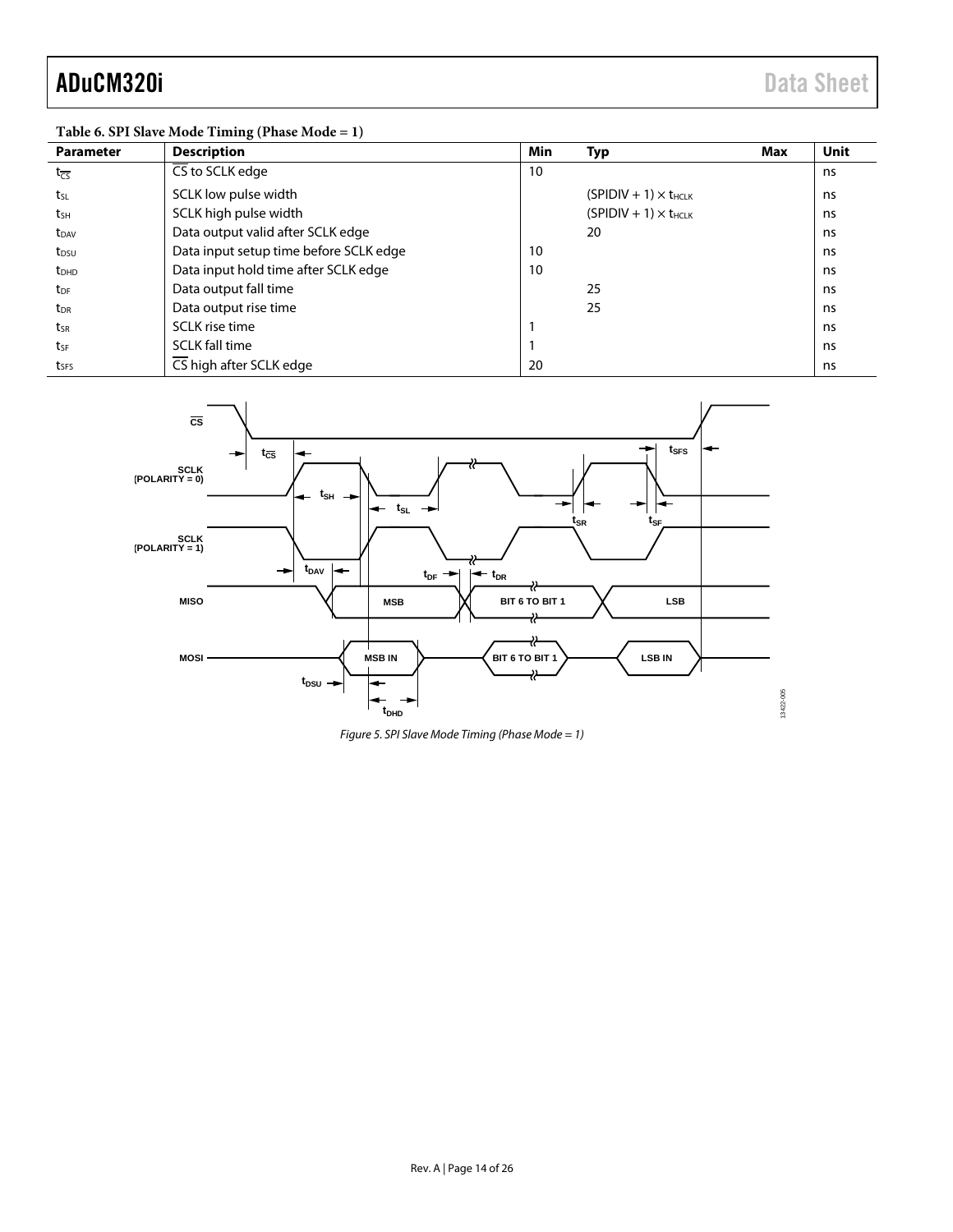13422-006

13422-006

## **Table 7. SPI Slave Mode Timing (Phase Mode = 0)**

| <b>Parameter</b>        | <b>Description</b>                     | Min | Typ                            | Max | Unit |
|-------------------------|----------------------------------------|-----|--------------------------------|-----|------|
| $t_{\overline{CS}}$     | $\overline{\text{CS}}$ to SCLK edge    | 10  |                                |     | ns   |
| tsL                     | SCLK low pulse width                   |     | $(SPIDIV + 1) \times t_{HCLK}$ |     | ns   |
| tsh                     | SCLK high pulse width                  |     | $(SPIDIV + 1) \times t_{HCLK}$ |     | ns   |
| t <sub>DAV</sub>        | Data output valid after SCLK edge      |     | 20                             |     | ns   |
| t <sub>DSU</sub>        | Data input setup time before SCLK edge | 10  |                                |     | ns   |
| <b>t</b> <sub>DHD</sub> | Data input hold time after SCLK edge   | 10  |                                |     | ns   |
| t <sub>DF</sub>         | Data output fall time                  |     | 25                             |     | ns   |
| t <sub>DR</sub>         | Data output rise time                  |     | 25                             |     | ns   |
| tsr                     | SCLK rise time                         |     |                                |     | ns   |
| tsf                     | <b>SCLK fall time</b>                  |     |                                |     | ns   |
| t <sub>DOCS</sub>       | Data output valid after CS edge        | 20  |                                |     | ns   |
| tses                    | CS high after SCLK edge                | 10  |                                |     | ns   |



*Figure 6. SPI Slave Mode Timing (Phase Mode = 0)*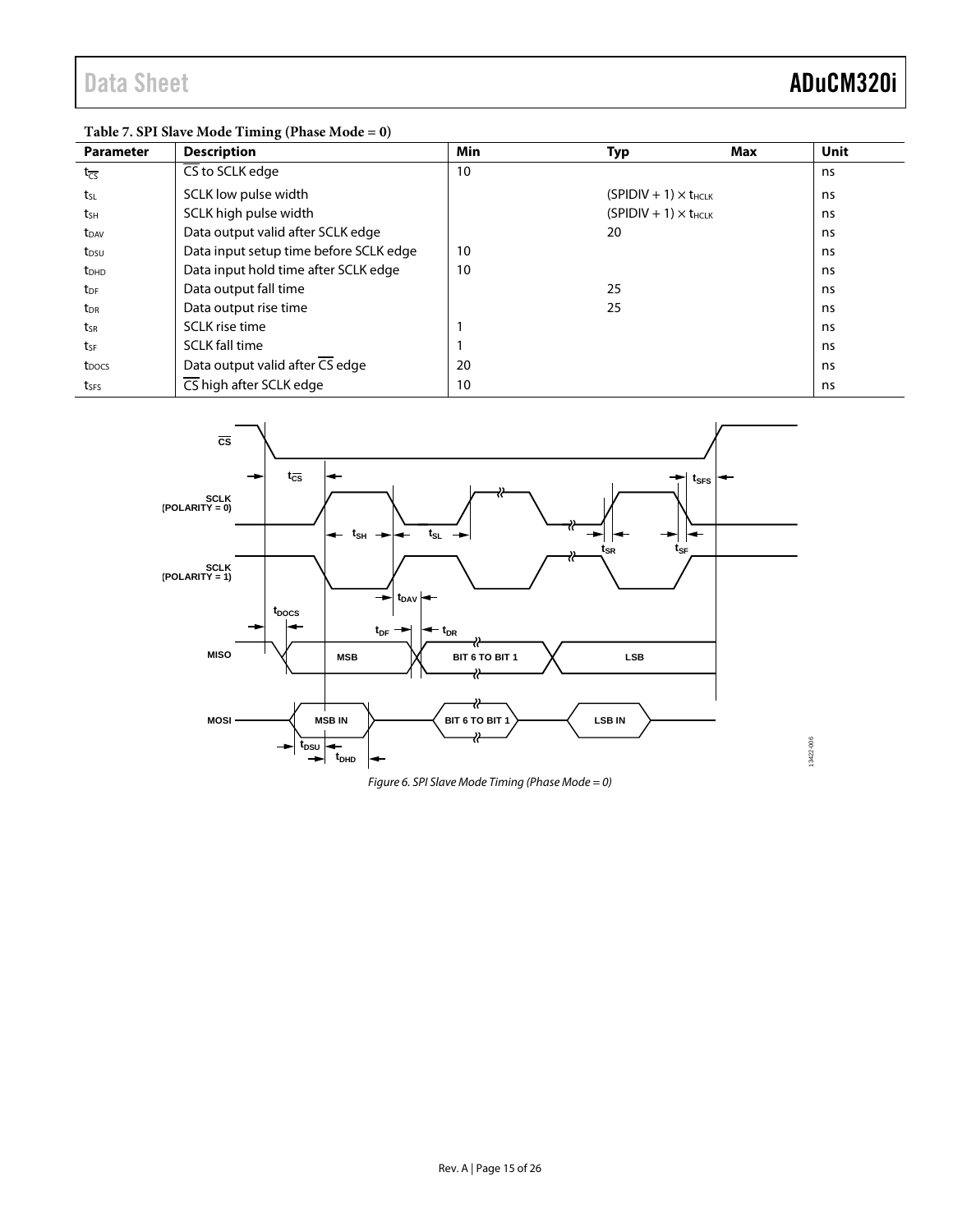## **Table 8. MDIO vs MCK Timing**

| <b>Parameter</b> | Description                | Min | Tvp | Max | Unit |
|------------------|----------------------------|-----|-----|-----|------|
| tsetup           | MDIO setup before MCK edge | 10  |     |     | ns   |
| <b>THOLD</b>     | MDIO valid after MCK edge  | 10  |     |     | ns   |
| <b>T</b> DELAY   | Data output after MCK edge |     |     | 100 | ns   |

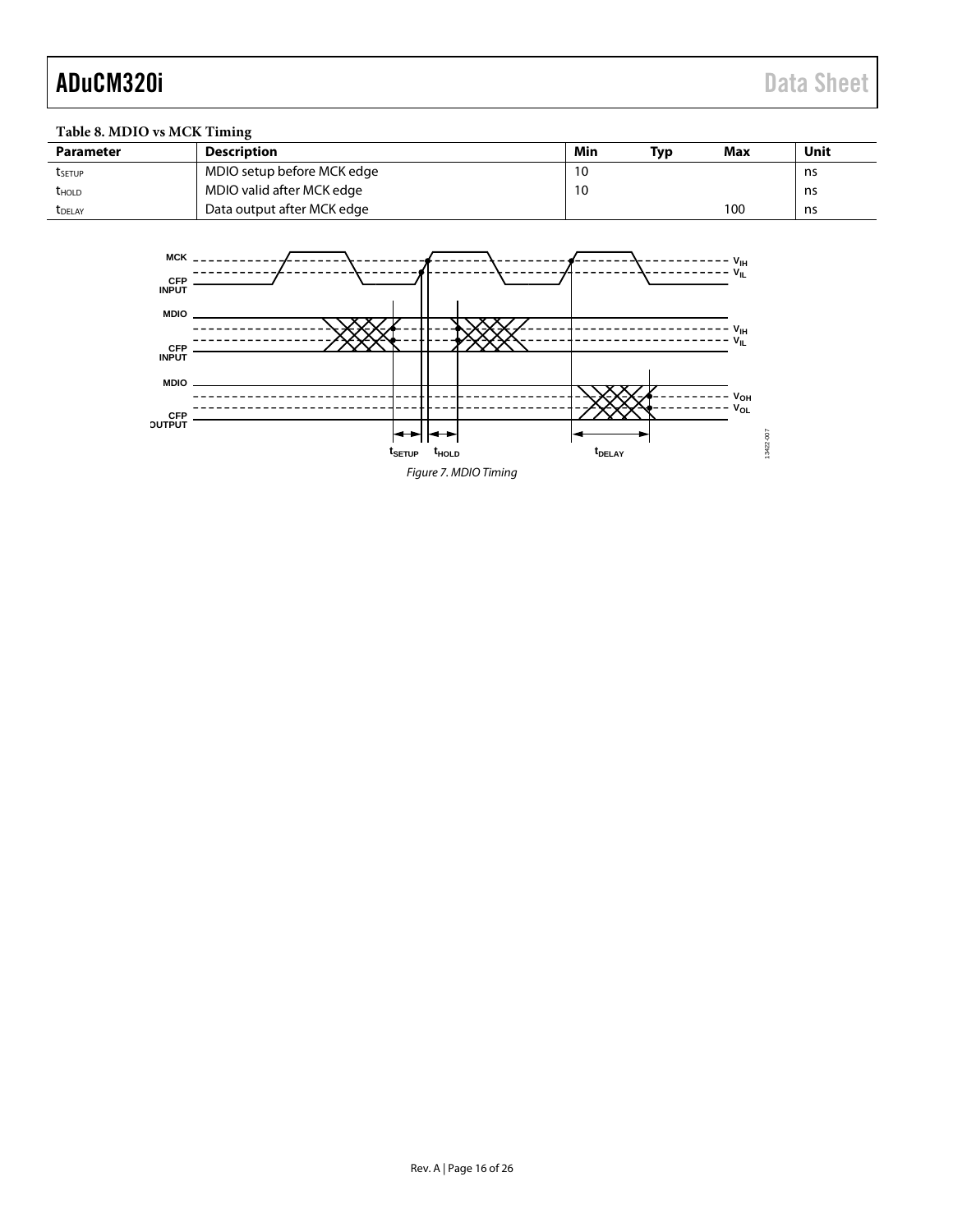### <span id="page-16-0"></span>**ABSOLUTE MAXIMUM RATINGS**

All requirements applicable to each pin must be met. Where multiple limits apply to a pin each one must be met individually. The limits apply according to the functionality of the pins at the time. Pins that can be either analog or digital, that is, that have two types indicated in the pin descriptions, must meet the limits for both types. For pin types, se[e Table 10.](#page-17-1)

When powered up, all ground pins and ADC\_REFN must be connected together to a node referred to as GND i[n Table 9.](#page-16-2) The limits that are listed must be reduced by any difference between any GNDx pin. Also, AVDD3 must be connected to AVDD4 and IOVDD1 must be connected to IOVDD3.

### <span id="page-16-2"></span>**Table 9.**

| Parameter                                                                | Rating                              |
|--------------------------------------------------------------------------|-------------------------------------|
| Any Pin to GND                                                           | $-0.3$ V to $+3.9$ V                |
| Any PVDDx Pin to GND                                                     | $-0.3$ V to $+2.8$ V                |
| MDIO <sup>1</sup> , MCK, and PRTADDR0 to<br>PRTADDR4 in MDIO Mode to GND | $-0.3$ V to $+2.1$ V                |
| Between Any of AVDDx, IOVDDx, and<br><b>VDD1 Pins</b>                    | $-0.3$ V to $+0.3$ V                |
| Any Type I Pin to GND <sup>2</sup>                                       | $-0.3$ V to IOVDDx + 0.3 V          |
| Any Type AI or AO Pin to GND <sup>3</sup>                                | $-0.3$ V to AVDDx $+0.3$ V          |
| Any IDACx, CDAMPx, IDAC_TST, IREF to<br>GND                              | $-0.3$ V to PVDDx $+0.3$ V          |
| ADC REFP to GND                                                          | $-0.3$ V to AVDDx $+0.3$ V          |
| <b>Total Positive GPIO Pin Currents</b>                                  | 0 mA to 30 mA                       |
| Total Negative GPIO Pin Currents                                         | $-30$ mA to $0$ mA                  |
| <b>Maximum Power Dissipation</b>                                         | 1 W                                 |
| Operating Ambient Temperature Range                                      | $-40^{\circ}$ C to $+105^{\circ}$ C |
| Storage Temperature Range                                                | $-65^{\circ}$ C to $+160^{\circ}$ C |
| Operating Junction Temperature Range                                     | $-40^{\circ}$ C to $+150^{\circ}$ C |
| ESD HBM                                                                  | 4 kV                                |
| <b>ESD FICDM</b>                                                         | 1 kV                                |

<sup>1</sup> Note that this pin is always in MDIO mode.

<sup>2</sup> This limit does not apply if no current can be drawn by external circuits on

IOVDDx because, in this case,  $IOV_{DD}$  follows to a suitable level.

<sup>3</sup> This limit does not apply if no current can be drawn by external circuits on AVDDx because, in this case,  $AV_{DD}$  follows to a suitable level.

Stresses at or above those listed under Absolute Maximum Ratings may cause permanent damage to the product. This is a stress rating only; functional operation of the product at these or any other conditions above those indicated in the operational section of this specification is not implied. Operation beyond the maximum operating conditions for extended periods may affect product reliability.

### <span id="page-16-1"></span>**ESD CAUTION**



ESD (electrostatic discharge) sensitive device. Charged devices and circuit boards can discharge without detection. Although this product features patented or proprietary protection circuitry, damage may occur on devices subjected to high energy ESD. Therefore, proper ESD precautions should be taken to avoid performance degradation or loss of functionality.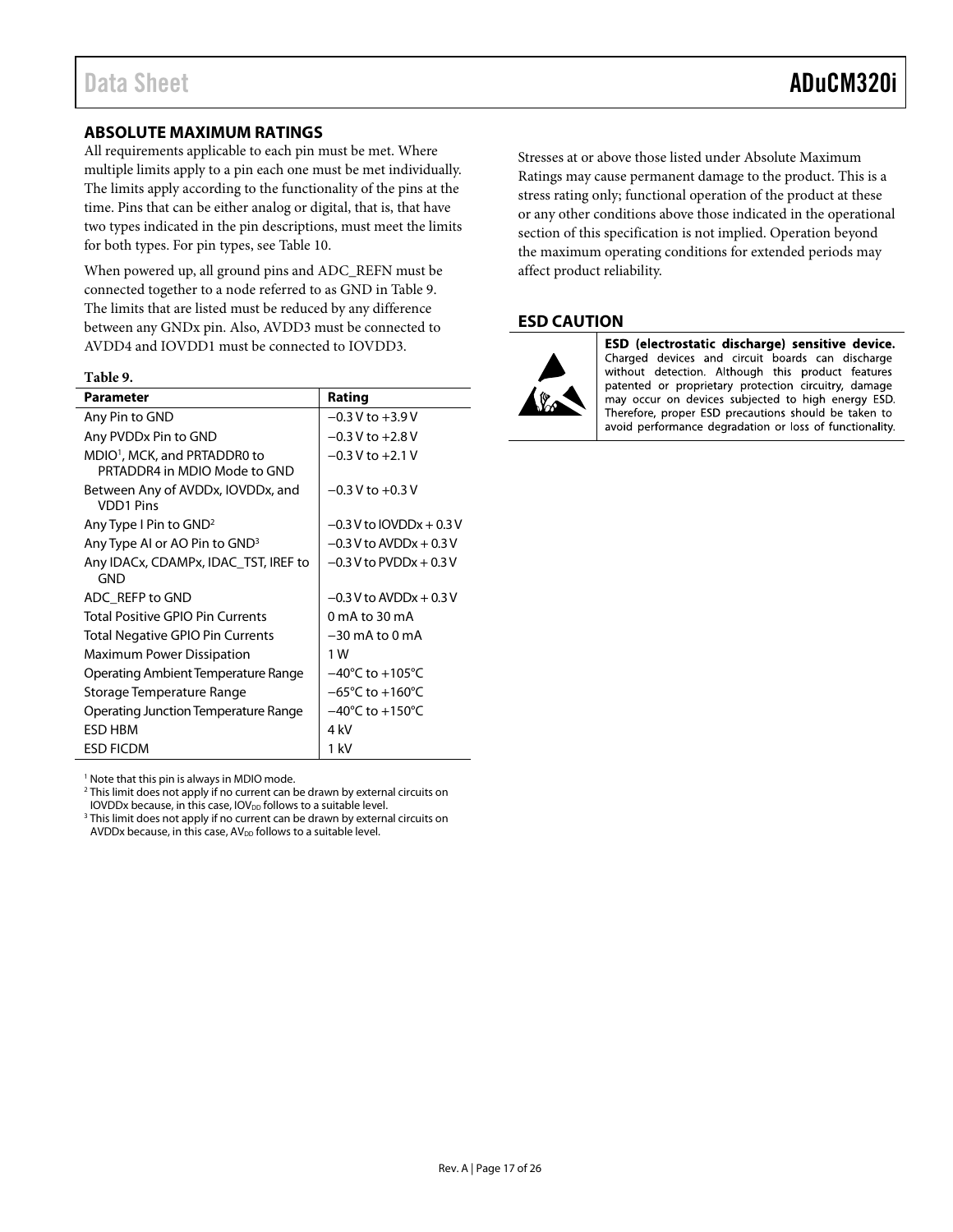13422-008

13422-008

## <span id="page-17-0"></span>PIN CONFIGURATION AND FUNCTION DESCRIPTIONS

|   | 1                                                       | $\overline{2}$                                | 3                                                       | 5<br>4                                                                |                                                             | $\overline{7}$<br>6<br>8                       |                                                                                            | 9                                                                            | 10                                                                     | 11                                                    |                                        |
|---|---------------------------------------------------------|-----------------------------------------------|---------------------------------------------------------|-----------------------------------------------------------------------|-------------------------------------------------------------|------------------------------------------------|--------------------------------------------------------------------------------------------|------------------------------------------------------------------------------|------------------------------------------------------------------------|-------------------------------------------------------|----------------------------------------|
| A | <b>IDAC</b><br><b>TST</b>                               | <b>IDAC0</b>                                  | <b>PVDD0</b>                                            | PVDD <sub>2</sub>                                                     | IDAC <sub>2</sub>                                           |                                                | IDAC <sub>3</sub>                                                                          | PVDD3                                                                        | PVDD1                                                                  | IDAC1                                                 | <b>IREF</b>                            |
| B | <b>IOVDD1</b>                                           | <b>RESET</b>                                  | P3.3/<br><b>PRTADDR3/</b><br><b>PLAI[15]</b>            | <b>CDAMP0</b>                                                         | CDAMP2                                                      | <b>PGND</b>                                    | <b>CDAMP3</b>                                                                              | <b>CDAMP1</b>                                                                | <b>P1.0/SIN/</b><br><b>ECLKIN/</b><br><b>PLAI[4]</b>                   | <b>P1.1/SOUT/</b><br>PLACLK1/<br><b>PLAI[5]</b>       | P1.2I<br>PWM <sub>0</sub> /<br>PLAI[6] |
| C | IOGND1                                                  | P0.0/<br><b>SCLK0/</b><br><b>PLAI[0]</b>      | <b>P2.3/BM</b>                                          | P <sub>2.2</sub> /<br>IRQ4/POR/<br><b>CLKOUT/</b><br><b>PLAI[10]</b>  | P2.0/IRQ2/<br><b>PWMTRIP/</b><br>PLACLK2/<br><b>PLAI[8]</b> | P1.3/<br><b>PWM1/</b><br><b>PLAI[7]</b>        | P <sub>1.4</sub> /<br><b>PWM2/</b><br>SCLK <sub>1</sub> /<br><b>PLAO[10]</b>               | P <sub>1.5</sub> /<br><b>PWM3/</b><br>MISO <sub>1</sub> /<br><b>PLAO[11]</b> | P <sub>1.6</sub> /<br><b>PWM4/</b><br><b>MOSI1/</b><br><b>PLAO[12]</b> | P1.7/IRQ1/<br><b>PWM5/</b><br>CS1/<br><b>PLAO[13]</b> | P3.4/<br>PRTADDR4/<br><b>PLAO[26]</b>  |
| D | P <sub>0.2</sub><br>MOSI <sub>0</sub><br><b>PLAI[2]</b> | P <sub>0.1</sub><br>MISO0/<br><b>PLAI[1]</b>  | P3.2/<br><b>PRTADDR2/</b><br><b>PLAI[14]</b>            |                                                                       |                                                             |                                                | P <sub>2.4</sub> /IRQ <sub>5</sub> /<br><b>ADCCONV/</b><br><b>PWM6/</b><br><b>PLAO[18]</b> | DGND <sub>2</sub>                                                            | <b>IOVDD2</b>                                                          |                                                       |                                        |
| Е | P0.5/<br>SDA0/<br><b>PLAO[3]</b>                        | P0.4/<br>SCL <sub>0</sub> /<br><b>PLAO[2]</b> | P0.3/<br><b>IRQ0/CS0/</b><br>PLACLK0/<br><b>PLAI[3]</b> |                                                                       |                                                             |                                                |                                                                                            | <b>SWCLK</b>                                                                 | <b>SWDIO</b>                                                           | IOGND <sub>2</sub>                                    |                                        |
| F | P <sub>2.6</sub> /<br><b>IRQ7/</b><br><b>PLAO[20]</b>   | P0.7/<br><b>SDA1/</b><br><b>PLAO[5]</b>       | P0.6/<br>SCL <sub>1</sub> /<br>PLAO[4]                  |                                                                       |                                                             | ADuCM320i<br><b>TOP VIEW</b><br>(Not to Scale) |                                                                                            | <b>AVDD</b><br>REG0                                                          | <b>AVDD</b><br>REG1                                                    | VREF 1V2                                              |                                        |
| G | P <sub>2.7</sub> /<br><b>IRQ8/</b><br><b>PLAO[21]</b>   | P3.1/<br>PRTADDR1/<br><b>PLAI[13]</b>         | P3.0/<br><b>PRTADDR0/</b><br><b>PLAI[12]</b>            |                                                                       |                                                             |                                                |                                                                                            | <b>AIN15/</b><br><b>P4.7</b>                                                 | AIN13/<br>P4.5                                                         | AVDD4                                                 |                                        |
| н | P3.5/<br>MCK/<br><b>PLAO[27]</b>                        | <b>XTALO</b>                                  | <b>MDIO</b>                                             |                                                                       |                                                             |                                                |                                                                                            | <b>AIN14/</b><br>P4.6                                                        | <b>AIN12/</b><br>P4.4                                                  | AGND4                                                 |                                        |
| J | <b>IOVDD3</b>                                           | <b>XTALI</b>                                  | VDAC7/<br>P <sub>5.2</sub>                              | VDAC4<br>AGND1<br><b>AIN0</b><br>AIN <sub>1</sub><br>AIN <sub>2</sub> |                                                             |                                                |                                                                                            |                                                                              |                                                                        | <b>AIN10</b>                                          | <b>AIN11/</b><br><b>BUF</b><br>VREF2V5 |
| ĸ | <b>IOGND3</b>                                           | <b>DVDD</b><br>2V <sub>5</sub>                | VDAC6/<br>P <sub>5.1</sub>                              | VDAC3/<br>P5.0                                                        | VDAC1                                                       | VDD <sub>1</sub>                               | AGND <sub>2</sub>                                                                          | AIN <sub>3</sub>                                                             | AIN <sub>6</sub>                                                       | <b>AIN9/</b><br>P4.3                                  | <b>ADC</b><br><b>REFP</b>              |
| L | DGND1                                                   | DVDD 1V8                                      | VDAC5                                                   | VDAC <sub>2</sub> /<br>P3.7/<br><b>PLAO[29]</b>                       | <b>VDAC0/</b><br>P <sub>5.3</sub>                           | AVDD3                                          | AGND3                                                                                      | AIN4                                                                         | AIN <sub>5</sub>                                                       | <b>AIN8/</b><br>P4.2                                  | <b>ADC</b><br><b>REFN</b>              |

**DIGITAL IDAC ANALOG**

*Figure 8. Pin Configuration*

### <span id="page-17-1"></span>**Table 10. Pin Function Descriptions**

|                | -wore 10, 1 m 1 where the source we have |                   |                                                                       |
|----------------|------------------------------------------|-------------------|-----------------------------------------------------------------------|
| Pin No.        | <b>Mnemonic</b>                          | Type <sup>1</sup> | <b>Description</b>                                                    |
| <b>B2</b>      | <b>RESET</b>                             |                   | Reset Input (Active Low). An internal pull-up resistor is included.   |
| C <sub>2</sub> | P0.0/SCLK0/PLAI[0]                       | I/O               | Digital I/O Port 0.0 (P0.0).                                          |
|                |                                          |                   | SPIO Clock (SCLKO).                                                   |
|                |                                          |                   | Input to PLA Element 0 (PLAI[0]).                                     |
| D <sub>2</sub> | P0.1/MISO0/PLAI[1]                       | I/O               | Digital I/O Port 0.1 (P0.1).                                          |
|                |                                          |                   | SPIO Master Input, Slave Output (MISO0).                              |
|                |                                          |                   | Input to PLA Element 1 (PLAI[1]).                                     |
| D1             | P0.2/MOSI0/PLAI[2]                       | I/O               | Digital I/O Port 0.2 (P0.2).                                          |
|                |                                          |                   | SPI0 Master Output, Slave Input (MOSI0).                              |
|                |                                          |                   | Input to PLA Element 2 (PLAI[2]).                                     |
| E <sub>3</sub> | P0.3/IRQ0/CS0/PLACLK0/PLAI[3]            | I/O               | Digital I/O Port 0.3 (P0.3).                                          |
|                |                                          |                   | External Interrupt 0 (IRQ0).                                          |
|                |                                          |                   | SPIO Chip Select 0 (CSO). When using SPIO, configure this pin as CSO. |
|                |                                          |                   | PLA Clock 0 (PLACLK0).                                                |
|                |                                          |                   | Input to PLA Element 3 (PLAI[3]).                                     |
| E <sub>2</sub> | P0.4/SCL0/PLAO[2]                        | I/O               | Digital I/O Port 0.4 (P0.4).                                          |
|                |                                          |                   | I <sup>2</sup> C0 Serial Clock (SCL0).                                |
|                |                                          |                   | Output of PLA Element 2 (PLAO[2]).                                    |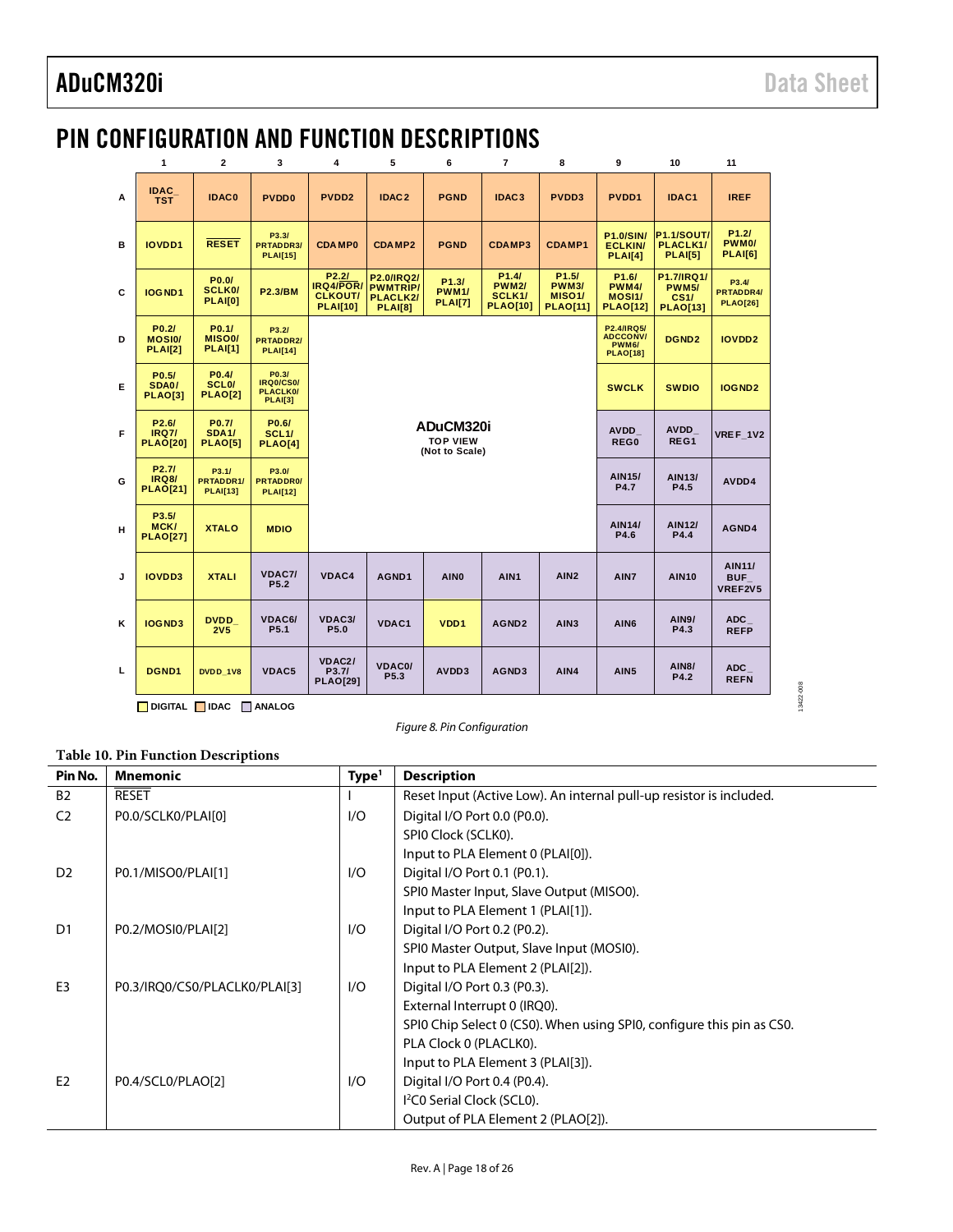| Pin No.        | <b>Mnemonic</b>                   | Type <sup>1</sup> | <b>Description</b>                                                    |
|----------------|-----------------------------------|-------------------|-----------------------------------------------------------------------|
| E <sub>1</sub> | P0.5/SDA0/PLAO[3]                 | I/O               | Digital I/O Port 0.5 (P0.5).                                          |
|                |                                   |                   | I <sup>2</sup> C0 Serial Data (SDA0).                                 |
|                |                                   |                   | Output of PLA Element 3 (PLAO[3]).                                    |
| F <sub>3</sub> | P0.6/SCL1/PLAO[4]                 | I/O               | Digital I/O Port 0.6 (P0.6).                                          |
|                |                                   |                   | I <sup>2</sup> C1 Serial Clock (SCL1).                                |
|                |                                   |                   | Output of PLA Element 4 (PLAO[4]).                                    |
| F <sub>2</sub> | P0.7/SDA1/PLAO[5]                 | I/O               | Digital I/O Port 0.7 (P0.7).                                          |
|                |                                   |                   | I <sup>2</sup> C1 Serial Data (SDA1).                                 |
|                |                                   |                   | Output of PLA Element 5 (PLAO[5]).                                    |
| B <sub>9</sub> | P1.0/SIN/ECLKIN/PLAI[4]           | I/O               | Digital I/O Port 1.0 (P1.0).                                          |
|                |                                   |                   | UART Input (SIN).                                                     |
|                |                                   |                   | External Input Clock (ECLKIN).                                        |
|                |                                   |                   | Input to PLA Element 4 (PLAI[4]).                                     |
| <b>B10</b>     | P1.1/SOUT/PLACLK1/PLAI[5]         | I/O               | Digital I/O Port 1.1 (P1.1).                                          |
|                |                                   |                   | <b>UART Output (SOUT)</b>                                             |
|                |                                   |                   | PLA Clock 1(PLACLK1).                                                 |
|                |                                   |                   | Input to PLA Element 5 (PLAI[5]).                                     |
| <b>B11</b>     | P1.2/PWM0/PLAI[6]                 | I/O               | Digital I/O Port 1.2 (P1.2).                                          |
|                |                                   |                   | PWM Output 0 (PWM0).                                                  |
|                |                                   |                   | Input to PLA Element 6 (PLAI[6]).                                     |
| C <sub>6</sub> | P1.3/PWM1/PLAI[7]                 | I/O               | Digital I/O Port 1.3 (P1.3).                                          |
|                |                                   |                   | PWM Output 1 (PWM1).                                                  |
|                |                                   |                   | Input to PLA Element 7 (PLAI[7]).                                     |
| C7             | P1.4/PWM2/SCLK1/PLAO[10]          | I/O               | Digital I/O Port 1.4 (P1.4).                                          |
|                |                                   |                   | PWM Output 2 (PWM2).                                                  |
|                |                                   |                   | SPI1 Clock (SCLK1).                                                   |
|                |                                   |                   | Output of PLA Element 10 (PLAO[10]).                                  |
| C8             | P1.5/PWM3/MISO1/PLAO[11]          | I/O               | Digital I/O Port 1.5 (P1.5).                                          |
|                |                                   |                   | PWM Output 3 (PWM3).                                                  |
|                |                                   |                   | SPI1 Master Input, Slave Output (MISO1).                              |
|                |                                   |                   | Output of PLA Element 11 (PLAO[11]).                                  |
| C <sub>9</sub> | P1.6/PWM4/MOSI1/PLAO[12]          | I/O               | Digital I/O Port 1.6 (P1.6).                                          |
|                |                                   |                   | PWM Output 4 (PWM4).                                                  |
|                |                                   |                   | SPI1 Master Output, Slave Input (MOSI1).                              |
|                |                                   |                   | Output of PLA Element 12 (PLAO[12]).                                  |
| C10            | P1.7/IRQ1/PWM5/CS1/PLAO[13]       | I/O               | Digital I/O Port 1.7 (P1.7).                                          |
|                |                                   |                   | External Interrupt 1 (IRQ1).                                          |
|                |                                   |                   | PWM Output 5 (PWM5).                                                  |
|                |                                   |                   | SPI1 Chip Select 1 (CS1). When using SPI1, configure this pin as CS1. |
| C <sub>5</sub> |                                   | I/O               | Output of PLA Element 13 (PLAO[13]).                                  |
|                | P2.0/IRQ2/PWMTRIP/PLACLK2/PLAI[8] |                   | Digital I/O Port 2.0 (P2.0).<br>External Interrupt 2 (IRQ2).          |
|                |                                   |                   | PWM Trip (PWMTRIP).                                                   |
|                |                                   |                   | PLA Input Clock 2 (PLACLK2).                                          |
|                |                                   |                   | Input to PLA Element 8 (PLAI[8]).                                     |
| C <sub>4</sub> | P2.2/IRQ4/POR/CLKOUT/PLAI[10]     | I/O               | Digital I/O Port 2.2 (P2.2).                                          |
|                |                                   |                   | External Interrupt 4 (IRQ4).                                          |
|                |                                   |                   | Reset Output (POR).                                                   |
|                |                                   |                   | Clock Output (CLKOUT).                                                |
|                |                                   |                   |                                                                       |
|                |                                   |                   | Input to PLA Element 10 (PLAI[10]).                                   |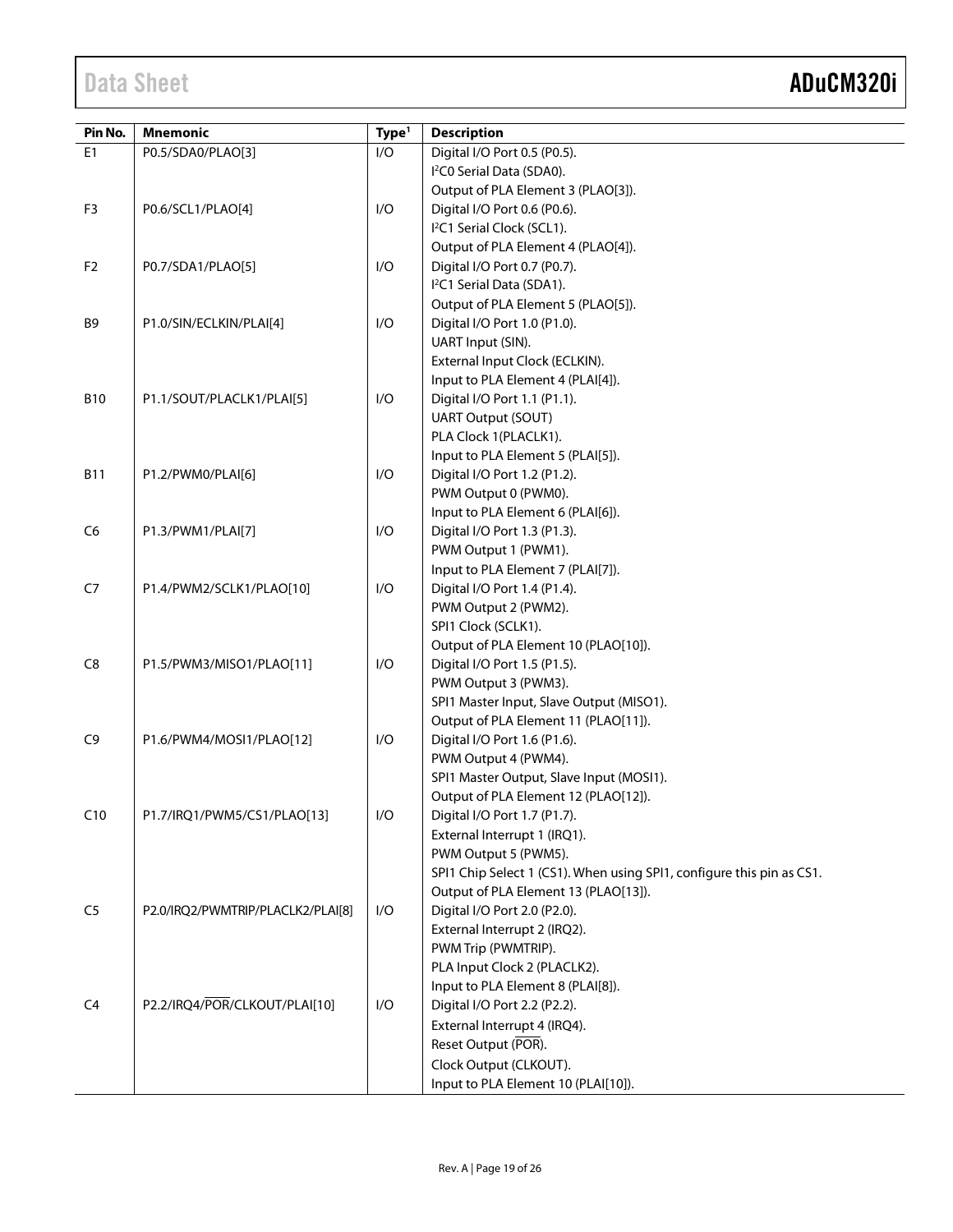| Pin No.        | <b>Mnemonic</b>                 | Type <sup>1</sup> | <b>Description</b>                                                                                                                        |
|----------------|---------------------------------|-------------------|-------------------------------------------------------------------------------------------------------------------------------------------|
| C <sub>3</sub> | P2.3/BM                         | 1/O               | Digital I/O Port 2.3 (P2.3).                                                                                                              |
|                |                                 |                   | Boot Mode (BM). This pin determines the start-up sequence after every reset.                                                              |
|                |                                 |                   | Pull-up is enabled at power-up.                                                                                                           |
| D <sub>9</sub> | P2.4/IRQ5/ADCCONV/PWM6/PLAO[18] | I/O               | Digital I/O Port 2.4 (P2.4).                                                                                                              |
|                |                                 |                   | External Interrupt 5 (IRQ5).                                                                                                              |
|                |                                 |                   | External Input to Start ADC Conversions (ADCCONV).                                                                                        |
|                |                                 |                   | PWM Output 6 (PWM6).                                                                                                                      |
|                |                                 |                   | Output of PLA Element 18 (PLAO[18]).                                                                                                      |
| F <sub>1</sub> | P2.6/IRQ7/PLAO[20]              | I/O               | Digital I/O Port 2.6 (P2.6).                                                                                                              |
|                |                                 |                   | External Interrupt 7 (IRQ7).                                                                                                              |
|                |                                 |                   | Output of PLA Element 20 (PLAO[20]).                                                                                                      |
| G1             | P2.7/IRQ8/PLAO[21]              | I/O               | Digital I/O Port 2.7 (P2.7).                                                                                                              |
|                |                                 |                   | External Interrupt 8 (IRQ8).                                                                                                              |
|                |                                 |                   | Output of PLA Element 21 (PLAO[21]).                                                                                                      |
| G <sub>3</sub> | P3.0/PRTADDR0/PLAI[12]          | I/O               | Digital I/O Port 3.0 (P3.0).                                                                                                              |
|                |                                 |                   | MDIO Port Address Bit 0 (PRTADDR0). See the digital inputs parameter in Table 1<br>for details.                                           |
|                |                                 |                   | Input to PLA Element 12 (PLAI[12]).                                                                                                       |
| G <sub>2</sub> | P3.1/PRTADDR1/PLAI[13]          | I/O               | Digital I/O Port 3.1 (P3.1).                                                                                                              |
|                |                                 |                   | MDIO Port Address Bit 1 (PRTADDR1). See the digital inputs parameter in Table 1                                                           |
|                |                                 |                   | for details.                                                                                                                              |
|                |                                 |                   | Input to PLA Element 13 (PLAI[13]).                                                                                                       |
| D <sub>3</sub> | P3.2/PRTADDR2/PLAI[14]          | I/O               | Digital I/O Port 3.2 (P3.2).                                                                                                              |
|                |                                 |                   | MDIO Port Address Bit 2 (PRTADDR2). See the digital inputs parameter in Table 1                                                           |
|                |                                 |                   | for details.                                                                                                                              |
|                |                                 |                   | Input to PLA Element 14 (PLAI[14]).                                                                                                       |
| B <sub>3</sub> | P3.3/PRTADDR3/PLAI[15]          | I/O               | Digital I/O Port 3.3 (P3.3).                                                                                                              |
|                |                                 |                   | MDIO Port Address Bit 3 (PRTADDR3). See the digital inputs parameter in Table 1                                                           |
|                |                                 |                   | for details.                                                                                                                              |
|                |                                 |                   | Input of PLA Element 15 (PLAI[15]).                                                                                                       |
| C11            | P3.4/PRTADDR4/PLAO[26]          | I/O               | Digital I/O Port 3.4 (P3.4).                                                                                                              |
|                |                                 |                   | MDIO Port Address Bit 4 (PRTADDR4). See the digital inputs parameter in Table 1<br>for details.                                           |
|                |                                 |                   | Output of PLA Element 26 (PLAO[26]).                                                                                                      |
| H1             | P3.5/MCK/PLAO[27]               | I/O               | Digital I/O Port 3.5 (P3.5).                                                                                                              |
|                |                                 |                   | MDIO Clock (MCK) See the digital inputs parameter in Table 1 for more details.                                                            |
|                |                                 |                   | Output of PLA Element 27 (PLAO[27]).                                                                                                      |
| H <sub>3</sub> | <b>MDIO</b>                     | I/O               | MDIO Data.                                                                                                                                |
| E9             | <b>SWCLK</b>                    |                   | Serial Wire Debug Clock.                                                                                                                  |
| E10            | SWDIO                           | I/O               | Serial Wire Bidirectional Data.                                                                                                           |
| F11            | VREF_1V2                        | S                 | 1.2 V Reference. This pin cannot be used to source current externally. Connect                                                            |
|                |                                 |                   | VREF_1V2 to AGNDx via a 470 nF capacitor.                                                                                                 |
| A11            | <b>IREF</b>                     | AI                | IDAC Reference Current. This pin generates the reference current for the IDACs                                                            |
|                |                                 |                   | and is set by an external resistor, $R_{\text{EXT}}$ . Connect $R_{\text{EXT}}$ from IREF to AGND4.                                       |
| J6             | <b>AINO</b>                     | Al                | Analog Input 0.                                                                                                                           |
| J7             | AIN1                            | Al                | Analog Input 1.                                                                                                                           |
| J8             | AIN <sub>2</sub>                | AI                | Analog Input 2.                                                                                                                           |
| K8             | AIN3                            | AI                | Analog Input 3.                                                                                                                           |
| L8<br>L9       | AIN4<br>AIN5                    | AI<br>AI          | Analog Input 4.                                                                                                                           |
| K9             | AIN6                            | Al                | Analog Input 5. AIN5 can be the negative input for the comparator.<br>Analog Input 6. AIN6 is also the positive input for the comparator. |
| J9             | AIN7                            | Al                | Analog Input 7.                                                                                                                           |
|                |                                 |                   |                                                                                                                                           |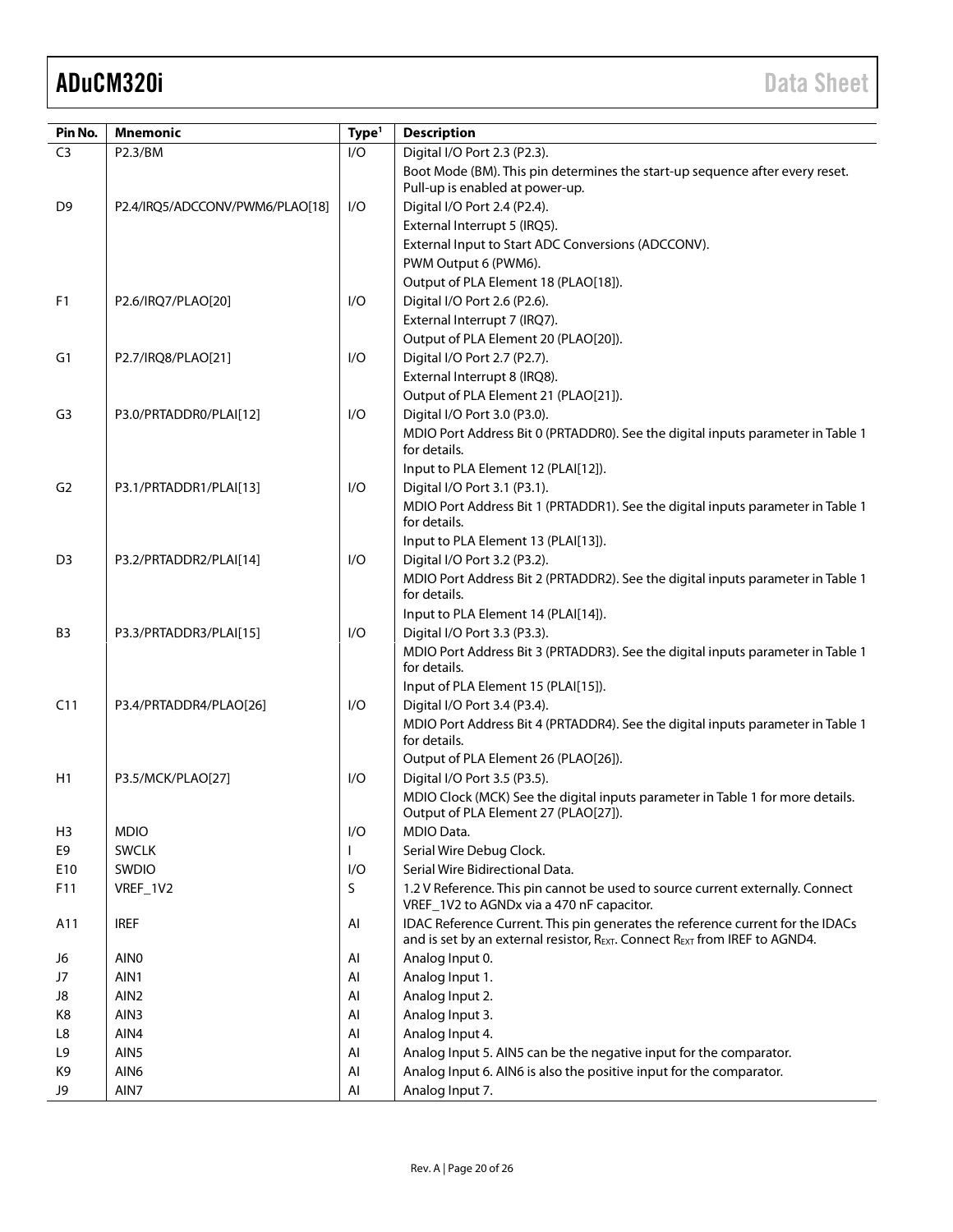| Pin No.         | <b>Mnemonic</b>     | Type <sup>1</sup> | <b>Description</b>                                                               |
|-----------------|---------------------|-------------------|----------------------------------------------------------------------------------|
| L <sub>10</sub> | AIN8/P4.2           | Al/I/O            | Analog Input 8 (AIN8).                                                           |
|                 |                     |                   | Digital I/O Port 4.2 (P4.2).                                                     |
| K10             | AIN9/P4.3           | Al/I/O            | Analog Input 9 (AIN9).                                                           |
|                 |                     |                   | Digital I/O Port 4.3 (P4.3).                                                     |
| J10             | <b>AIN10</b>        | AI                | Analog Input 10.                                                                 |
| J11             | AIN11/BUF_VREF2V5   | Al/AO             | Analog Input 11 (AIN11).                                                         |
|                 |                     |                   | Buffered 2.5 V Bias (BUF_VREF2V5). The maximum load is 1.2 mA. Connect           |
|                 |                     |                   | BUF_VREF2V5 to AGNDx via a 100 nF capacitor.                                     |
| H <sub>10</sub> | AIN12/P4.4          | AI/I/O            | Analog Input 12 (AIN12).                                                         |
|                 |                     |                   | Digital I/O Port 4.4 (P4.4).                                                     |
| G10             | AIN13/P4.5          | Al/I/O            | Analog Input 13 (AIN13).                                                         |
|                 |                     |                   | Digital I/O Port 4.5 (P4.5).                                                     |
| H <sub>9</sub>  | AIN14/P4.6          | Al/I/O            | Analog Input 14 (AIN14).                                                         |
|                 |                     |                   | Digital I/O Port 4.6 (P4.6).                                                     |
| G9              | AIN15/P4.7          | Al/I/O            | Analog Input 15 (AIN15).                                                         |
|                 |                     |                   | Digital I/O Port 4.7 (P4.7).                                                     |
| L5              | VDAC0/P5.3          | AO/I/O            | Voltage DAC0 Output (VDAC0).                                                     |
|                 |                     |                   | Digital I/O Port 5.3 (P5.3).                                                     |
| K <sub>5</sub>  | VDAC1               | AO                | Voltage DAC1 Output.                                                             |
| L4              | VDAC2/P3.7/PLAO[29] | AO/I/O            | Voltage DAC2 Output (VDAC2).                                                     |
|                 |                     |                   | Digital I/O Port 3.7 (P3.7).                                                     |
|                 |                     |                   | Output of PLA Element 29 (PLAO[29]).                                             |
| K4              | <b>VDAC3/P5.0</b>   | AO/I/O            | Voltage DAC3 Output (VDAC3).                                                     |
|                 |                     |                   | Digital I/O Port 5.0 (P5.0).                                                     |
| J4              | VDAC4               | AO                | Voltage DAC4 Output (VDAC4).                                                     |
| L <sub>3</sub>  | VDAC5               | AO                | Voltage DAC5 Output (VDAC5).                                                     |
| K <sub>3</sub>  | VDAC6/P5.1          | AO/I/O            | Voltage DAC6 Output (VDAC6).                                                     |
|                 |                     |                   | Digital I/O Port 5.1 (P5.1).                                                     |
| J3              | <b>VDAC7/P5.2</b>   | AO/I/O            | Voltage DAC7 Output (VDAC7).                                                     |
|                 |                     |                   | Digital I/O Port 5.2 (P5.2).                                                     |
| A <sub>2</sub>  | <b>IDAC0</b>        | <b>AO</b>         | IDAC0. 0 mA to 150 mA full-scale output.                                         |
| A <sub>3</sub>  | PVDD0               | S.                | Power for IDAC0.                                                                 |
| <b>B4</b>       | CDAMP0              | AI                | Damping Capacitor 0. Connect a damping capacitor from this pin to PVDD0.         |
| A10             | IDAC1               | AO                | IDAC1. 0 mA to 150 mA full-scale output.                                         |
| A9              | PVDD1               | S                 | Power for IDAC1.                                                                 |
| B8              | CDAMP1              | Al                | Damping Capacitor 1. Connect a damping capacitor from this pin to PVDD1.         |
| A <sub>5</sub>  | IDAC <sub>2</sub>   | AO                | IDAC2. 0 mA to 150 mA full-scale output.                                         |
| A4              | PVDD <sub>2</sub>   | S                 | Power for IDAC2.                                                                 |
| B <sub>5</sub>  | CDAMP2              | AI                | Damping Capacitor 2. Connect a damping capacitor from this pin to PVDD2.         |
| Α7              | IDAC3               | AO                | IDAC3. 0 mA to 150 mA full-scale output.                                         |
| A8              | PVDD3               | S                 | Power for IDAC3.                                                                 |
| <b>B7</b>       | CDAMP3              | AI                | Damping Capacitor 3. Connect a damping capacitor from this pin to PVDD3.         |
| B6              | <b>PGND</b>         | S                 | Power Supply Ground for IDACs.                                                   |
| A6              | <b>PGND</b>         | S                 | Power Supply Ground for IDACs.                                                   |
| A1              | <b>IDAC_TST</b>     | Al/AO             | Pin for IDAC Test Purposes. Leave IDAC_TST unconnected.                          |
| L2              | DVDD_1V8            | AO                | 1.8 V Digital Supply. A 470 nF capacitor to DGND1 must be connected to this      |
|                 |                     |                   | pin to stabilize the internal 1.8 V regulator that supplies flash memory and the |
|                 |                     |                   | Arm Cortex-M3 processor.                                                         |
| K <sub>2</sub>  | DVDD_2V5            | AO                | 2.5 V Digital Supply. A 470 nF capacitor to IOGND3 must be connected to this     |
|                 |                     |                   | pin to stabilize the internal 2.5 V regulator that supplies the analog digital   |
|                 |                     |                   | control.                                                                         |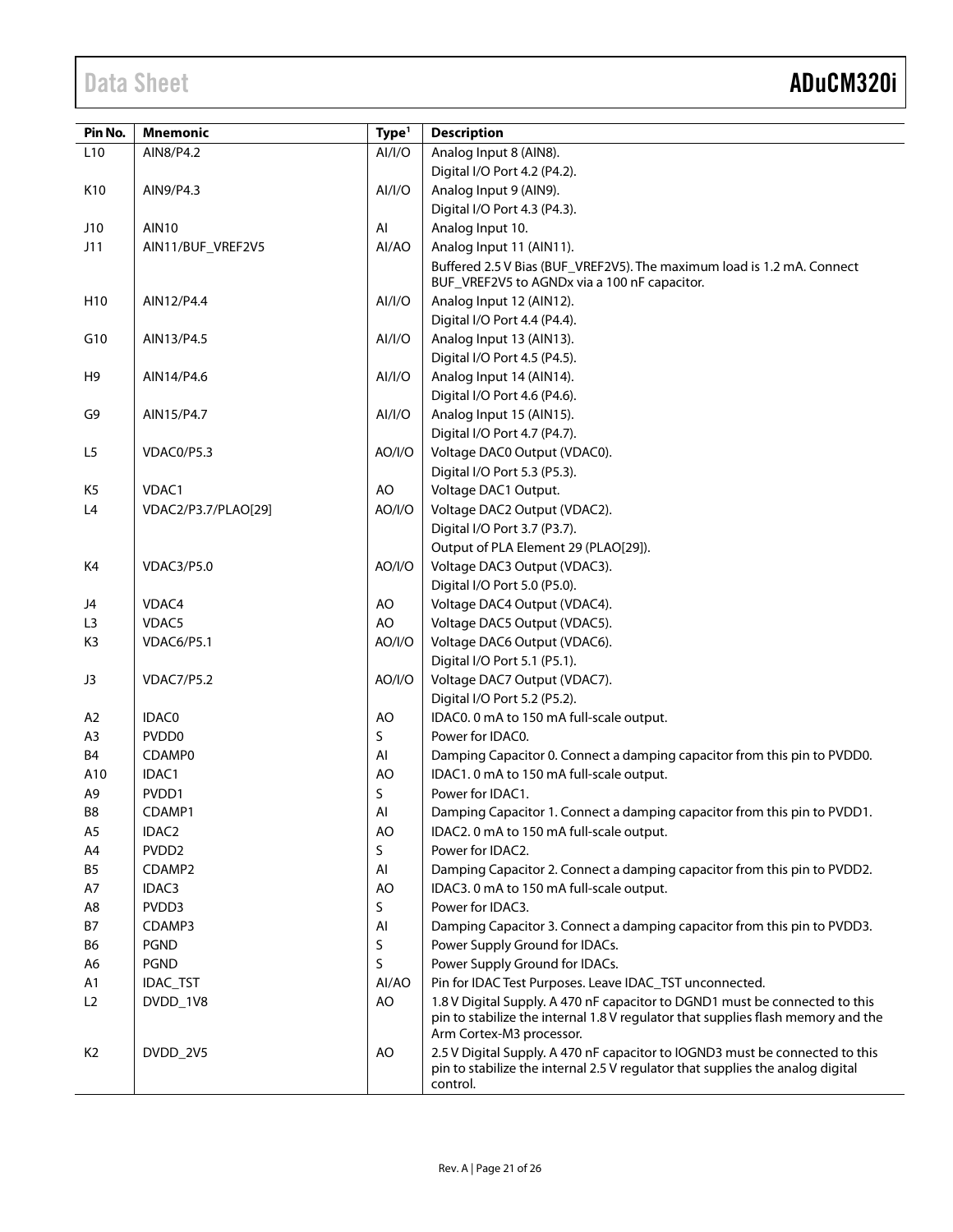<span id="page-21-0"></span>

| Pin No.         | <b>Mnemonic</b>    | Type <sup>1</sup> | <b>Description</b>                                                                                                                                                                        |
|-----------------|--------------------|-------------------|-------------------------------------------------------------------------------------------------------------------------------------------------------------------------------------------|
| F <sub>9</sub>  | AVDD REGO          | AO                | Analog Regulator 0 Supply. A 470 nF capacitor to AGND4 must be connected to                                                                                                               |
|                 |                    |                   | this pin to stabilize the internal 2.5 V regulator that supplies the ADC.                                                                                                                 |
| F <sub>10</sub> | AVDD REG1          | AO                | Analog Regulator 1 Supply. Output of 2.5 V on-chip LDO regulator. A 470 nF<br>capacitor to AGND4 must be connected to this pin. This regulator supplies the<br>IDAC <sub>s</sub> .        |
| L1              | DGND1              | S                 | Digital Ground 1 for DVDD_1V8.                                                                                                                                                            |
| D <sub>10</sub> | DGND <sub>2</sub>  | S                 | Digital Ground 2. Connect to DGND1.                                                                                                                                                       |
| <b>B1</b>       | IOVDD1             | S                 | 3.3 V GPIO Supply.                                                                                                                                                                        |
| D <sub>11</sub> | IOVDD <sub>2</sub> | S                 | 3.3 V GPIO Supply and Interdie Communications.                                                                                                                                            |
| J1              | IOVDD3             | S                 | 3.3 V GPIO Supply.                                                                                                                                                                        |
| C <sub>1</sub>  | IOGND1             | S                 | Ground for IOVDD1.                                                                                                                                                                        |
| E11             | IOGND <sub>2</sub> | S                 | Ground for IOVDD2.                                                                                                                                                                        |
| K1              | IOGND3             | S                 | Ground for IOVDD3 and Interdie Communications.                                                                                                                                            |
| J5              | AGND1              | S                 | Analog Ground for VDD1.                                                                                                                                                                   |
| K7              | AGND <sub>2</sub>  | S                 | ESD Ground for Pad Ring.                                                                                                                                                                  |
| L7              | AGND3              | S                 | Ground for AVDD3.                                                                                                                                                                         |
| H11             | AGND4              | S                 | Ground for AVDD4, AVDD_REG0, and AVDD_REG1.                                                                                                                                               |
| K6              | VDD1               | S                 | 3.3 V Supply for Digital Die.                                                                                                                                                             |
| L <sub>6</sub>  | AVDD3              | S                 | VDAC and IDAC Supply (3.3 V).                                                                                                                                                             |
| G11             | AVDD4              | S                 | ADC Supply (3.3 V).                                                                                                                                                                       |
| L <sub>11</sub> | ADC REFN           | AO/A              | Negative Decoupling Capacitor Connection for ADC Reference Buffer. Connect<br>this pin to AGND4.                                                                                          |
| K11             | ADC REFP           | AO/A              | Positive Decoupling Capacitor Connection for ADC Reference Buffer. Connect<br>this pin to a 4.7 μF capacitor to the ADC_REFN pin. ADC_REFP can be overdriven<br>by an external reference. |
| H <sub>2</sub>  | <b>XTALO</b>       | O                 | Output from the Crystal Oscillator Inverter. When not using an external crystal,<br>leave XTALO unconnected.                                                                              |
| J2              | <b>XTALI</b>       |                   | Input to the Crystal Oscillator Inverter and Input to the Internal Clock Generator<br>Circuits. When not using an external crystal, connect XTALI to DGNDx.                               |

<sup>1</sup> I is digital input, O is digital output, S is supply, AI is analog input, and AO is analog output.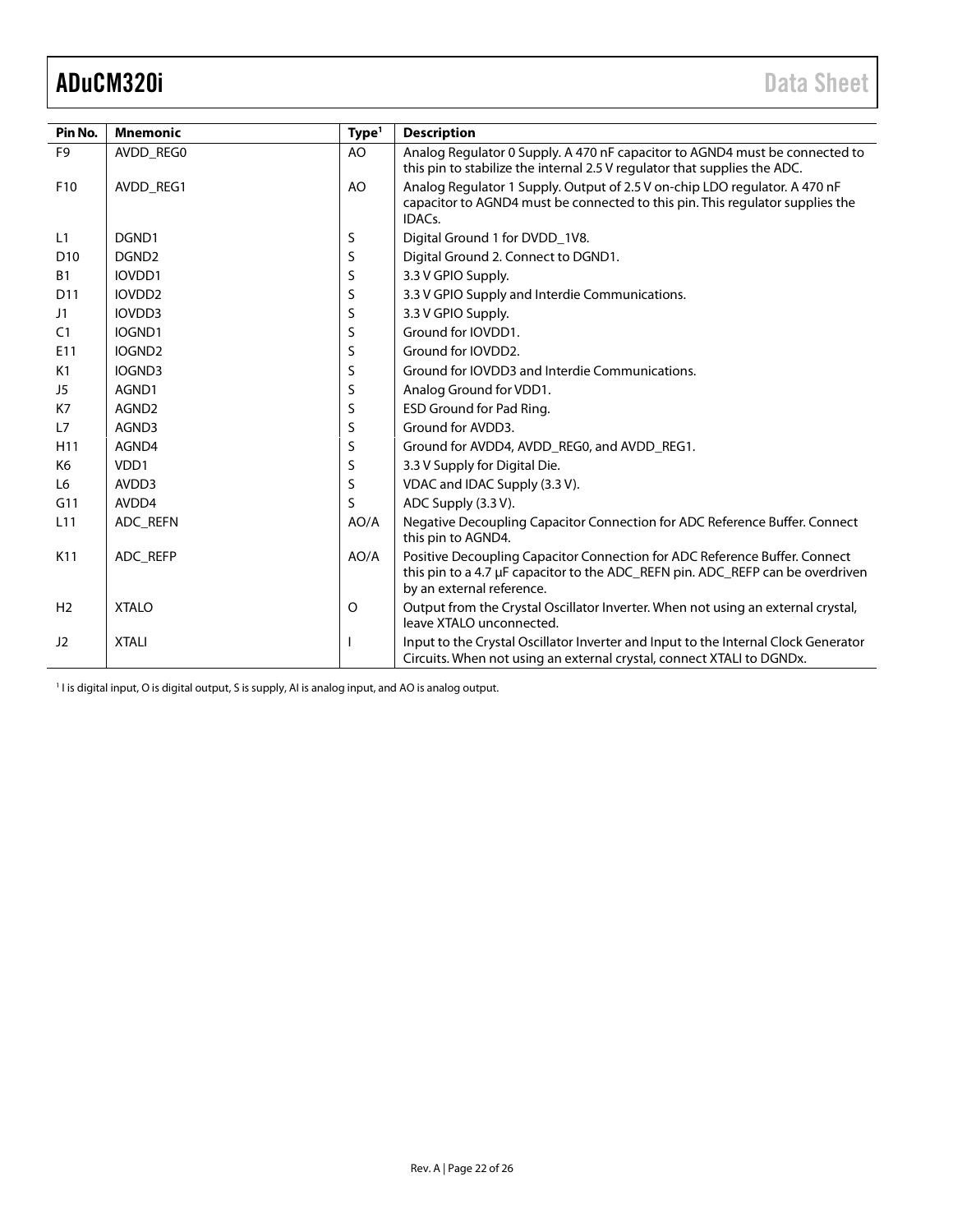# <span id="page-22-0"></span>TYPICAL PERFORMANCE CHARACTERISTICS



<span id="page-22-3"></span>*Figure 9. Typical Temperature Measurement (ADC Code) vs. Internal Temperature (V<sub>DD</sub>* = 3.3 *V*, 50 kSPS)



<span id="page-22-4"></span>*Figure 10. Typical Pull-Up/Pull-Down Pin Current vs. Pin Voltage*   $(V_{DD} = 3.3 V, 25°C)$ 



<span id="page-22-2"></span>*Figure 11. Typical IDAC Headroom vs. IDAC Output Current* 



*Figure 12. Typical PVDD AC PSRR vs. Frequency*



*Figure 13. Typical Output Voltage vs. Load Current*

<span id="page-22-5"></span>

<span id="page-22-1"></span>*Figure 14. VDD1 Power-On Requirements*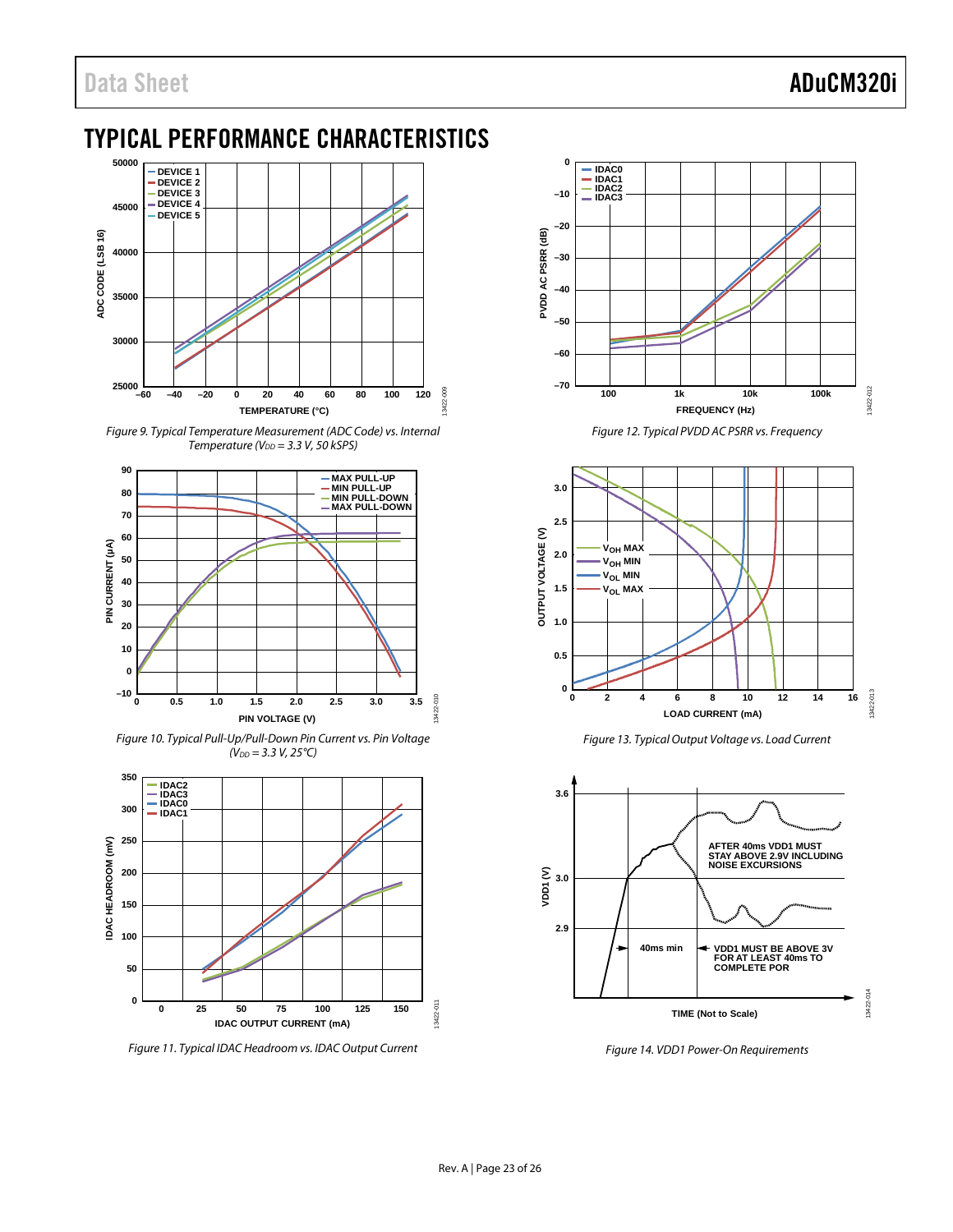## <span id="page-23-1"></span><span id="page-23-0"></span>APPLICATIONS INFORMATION **RECOMMENDED CIRCUIT AND COMPONENT VALUES**

[Figure 15](#page-24-0) shows a typical connection diagram for the [ADuCM320i.](http://analog.com/ADuCM320i?doc=ADuCM320i.pdf) 

Supplies and regulators must be adequately decoupled with capacitors connected between the AVDDx, PVDDx, DVDD\_x, AVDD\_REGx, IOVDDx, and VDD1 balls and their associated GND balls (AGNDx, PGND, IOGNDx, and DGNDx)[. Table 10](#page-17-1) indicates which ground balls are paired with which supply balls.

There are four digital supply balls, IOVDD1, IOVDD2, IOVDD3, and VDD1. Decouple these balls with a 100 nF capacitor placed as near as possible to each of the four balls and their associated GND balls (IOGNDx and AGND1, respectively). In addition, place a 10 μF capacitor conveniently near to these balls.

Similarly, the analog supply pins, AVDD3 and AVDD4, each require a 100 nF capacitor placed as near as possible to each ball and its associated AGNDx ball, and place a 10 μF capacitor conveniently near to these balls.

The IDACs source their output currents from the PVDDx supply balls. Each PVDDx supply ball must have a 100 nF

capacitor near to each ball and their associated GND balls (PGND). In addition, place at least one 10 μF capacitor at the source of the PVDDx supply.

The IDAC output filters depend on a 10 nF capacitor being placed between the CDAMPx and PVDDx pins.

The ADC reference requires a 4.7 μF capacitor placed between ADC\_REFP and ADC\_REFN and located as near as possible to each ball. ADC\_REFN must be connected directly to AGND4.

The [ADuCM320i](http://analog.com/ADuCM320i?doc=ADuCM320i.pdf) contains four internal regulators. These regulators require external decoupling capacitors. The DVDD\_1V8 and DVDD\_2V5 balls each require a 470 nF capacitor to DGND1 and IOGND3, respectively. AVDD\_REG0 and AVDD\_REG1 each require a decoupling capacitor to AGND4.

To generate an accurate and low drift reference current, connect the IREF ball to AGND4 via a low ppm 3.16 kΩ resistor.

Take care in the layout to ensure that currents flowing from the ground end of each decoupling capacitor to its associated ground ball share as little track as possible with other ground currents on the printed circuit board.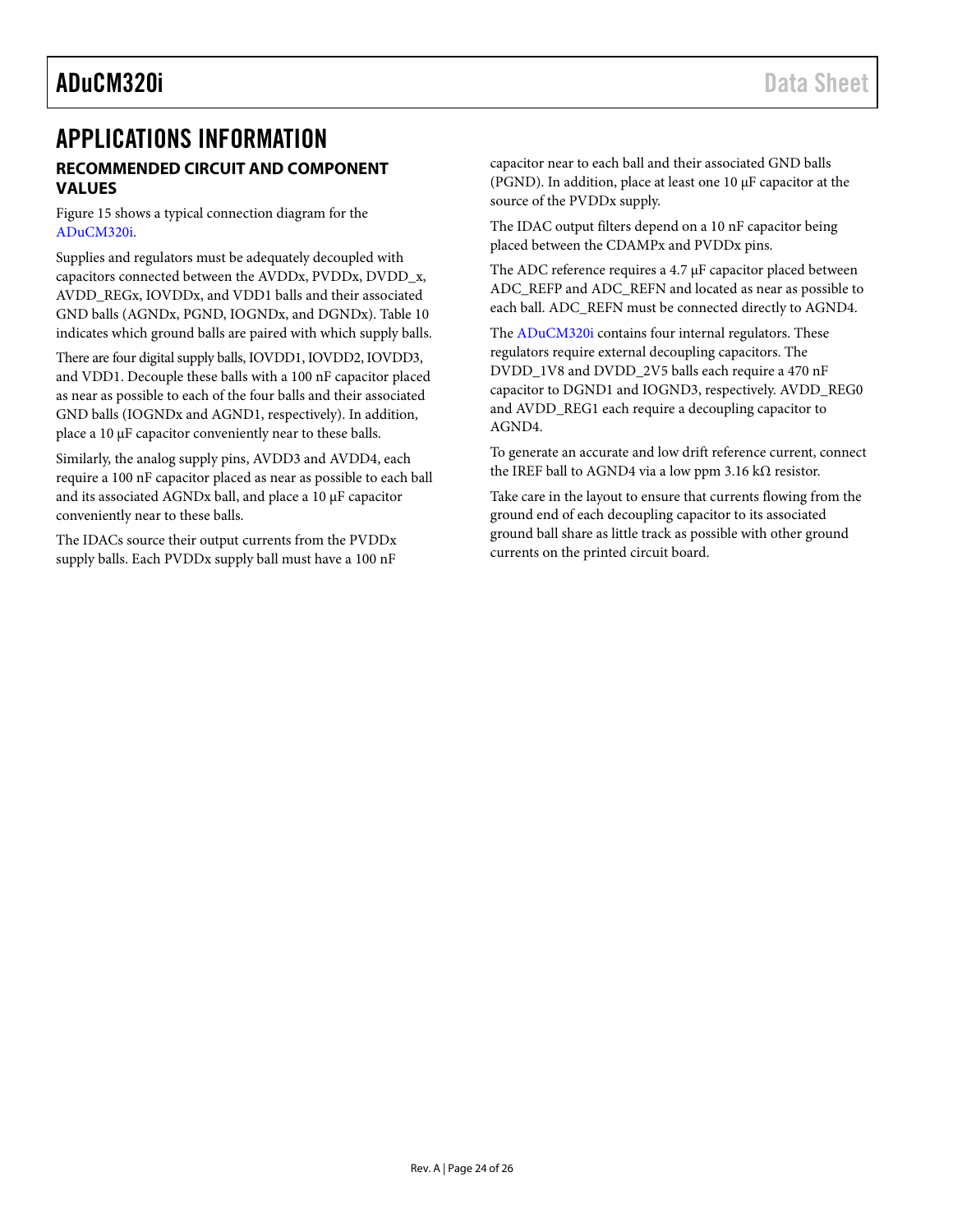

<span id="page-24-0"></span>*Figure 15. Recommended Circuit and Component Values*

Rev. A | Page 25 of 26